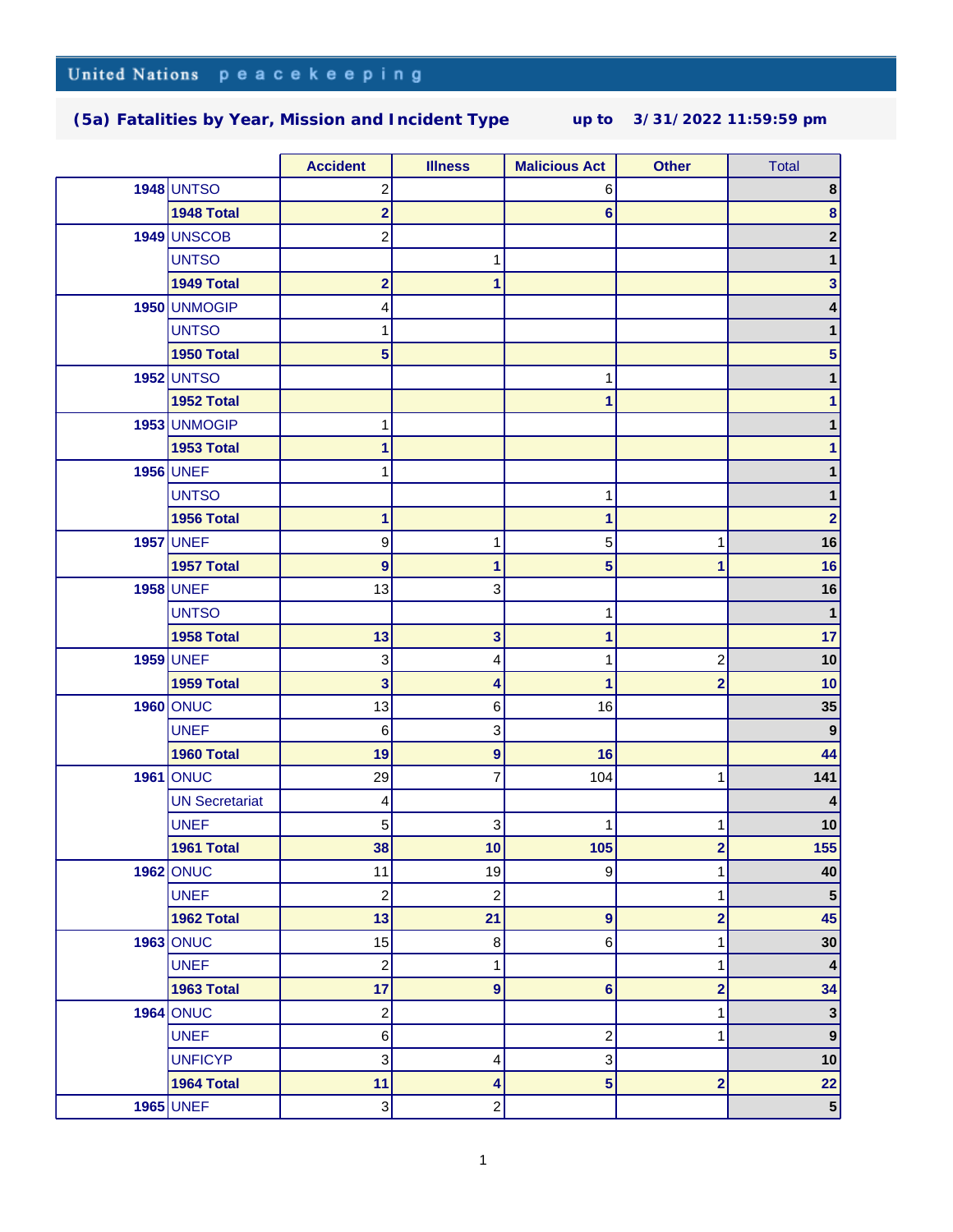|      |                   | <b>Accident</b>  | <b>Illness</b>            | <b>Malicious Act</b>      | <b>Other</b>            | <b>Total</b>            |
|------|-------------------|------------------|---------------------------|---------------------------|-------------------------|-------------------------|
|      | 1965 UNFICYP      | 6                | 3                         | 1                         | 2                       | 12                      |
|      | 1965 Total        | $\boldsymbol{9}$ | 5                         | 1                         | $\overline{\mathbf{2}}$ | 17                      |
|      | <b>1966 UNEF</b>  | 6                | 1                         |                           |                         | $\overline{7}$          |
|      | <b>UNFICYP</b>    | 9                | $\ensuremath{\mathsf{3}}$ |                           |                         | 13                      |
|      | <b>UNMOGIP</b>    |                  | 1                         |                           |                         | $\mathbf{1}$            |
|      | 1966 Total        | 15               | $5\phantom{1}$            |                           |                         | 21                      |
|      | <b>1967</b> UNEF  | 1                |                           | 11                        |                         | 12                      |
|      | <b>UNFICYP</b>    | 4                | 1                         |                           |                         | 6                       |
|      | <b>UNTSO</b>      | 1                |                           | $\overline{c}$            |                         | $\mathbf{3}$            |
|      | 1967 Total        | 6                | 1                         | 13                        | 1                       | 21                      |
|      | 1968 UNFICYP      | 4                | $\overline{c}$            |                           |                         | $\overline{7}$          |
|      | 1968 Total        | 4                | $\overline{2}$            |                           |                         | 7                       |
|      | 1969 UNFICYP      | 3                | 1                         |                           |                         | 5                       |
|      | <b>UNTSO</b>      |                  |                           | 1                         |                         | 1                       |
|      | 1969 Total        | 3                | $\mathbf{1}$              | 1                         | 1                       | 6                       |
|      | 1970 UNFICYP      | 5                | 1                         |                           |                         | 6                       |
|      | <b>UNTSO</b>      |                  |                           | $\mathbf 2$               |                         | 2                       |
|      | 1970 Total        | 5                | 1                         | $\overline{2}$            |                         | 8                       |
|      | 1971 UNFICYP      | 6                | 1                         |                           |                         | 7                       |
|      | <b>UNTSO</b>      |                  | $\overline{c}$            |                           |                         | $\mathbf 2$             |
|      | 1971 Total        | 6                | 3                         |                           |                         | 9                       |
|      | 1972 UNFICYP      | 4                | $\overline{c}$            |                           |                         | 6                       |
|      | 1972 Total        | 4                | $\overline{\mathbf{2}}$   |                           |                         | 6                       |
|      | <b>1973 UNEF</b>  |                  | 1                         |                           |                         | $\mathbf 2$             |
|      | <b>UNFICYP</b>    | 6                | $\mathbf{3}$              |                           |                         | $\boldsymbol{9}$        |
|      | <b>UNTSO</b>      |                  |                           | $\ensuremath{\mathsf{3}}$ |                         | 3                       |
|      | 1973 Total        | $\overline{7}$   | 4                         | 3                         |                         | 14                      |
|      | <b>1974 UNDOF</b> |                  |                           | 4                         |                         |                         |
|      | <b>UNEF</b>       | 4                |                           | 15                        |                         | 20                      |
|      | <b>UNFICYP</b>    | 2                | 4                         | 9                         | $\overline{c}$          | 17                      |
|      | 1974 Total        | 6                | 4                         | 28                        | 3                       | 41                      |
|      | <b>1975 UNDOF</b> |                  | 1                         |                           |                         | 1                       |
|      | <b>UNEF</b>       | 6                |                           |                           |                         | 6                       |
|      | <b>UNFICYP</b>    | 5                | $\mathbf{3}$              | 1                         |                         | $\boldsymbol{9}$        |
|      | <b>UNTSO</b>      | 1                |                           |                           |                         | 1                       |
|      | 1975 Total        | 12               | 4                         | 1                         |                         | 17                      |
|      | <b>1976 UNDOF</b> | 1                | 1                         |                           |                         | $\mathbf 2$             |
|      | <b>UNEF</b>       | 6                | $\ensuremath{\mathsf{3}}$ |                           |                         | $\boldsymbol{9}$        |
|      | <b>UNFICYP</b>    | 1                | 1                         |                           | 1                       | $\mathbf{3}$            |
|      | 1976 Total        | 8                | $\overline{\mathbf{5}}$   |                           | 1                       | 14                      |
| 1977 | <b>UNDOF</b>      | 1                | 1                         | 1                         |                         | $\overline{\mathbf{4}}$ |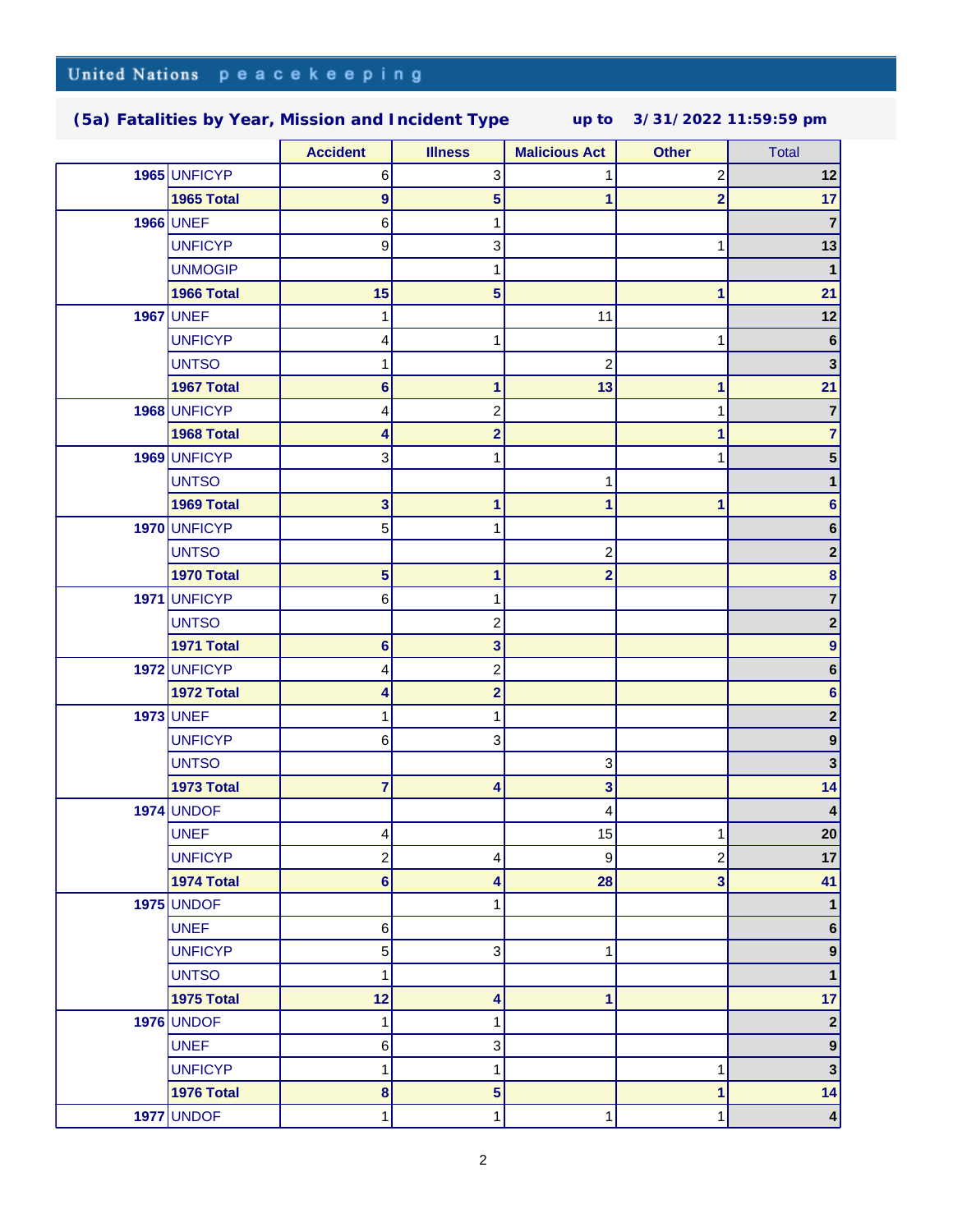|                   | <b>Accident</b>           | <b>Illness</b>            | <b>Malicious Act</b> | <b>Other</b>            | <b>Total</b>     |
|-------------------|---------------------------|---------------------------|----------------------|-------------------------|------------------|
| <b>1977 UNEF</b>  | 4                         |                           |                      | 2                       | 6                |
| <b>UNFICYP</b>    | $\overline{\mathbf{c}}$   | 1                         |                      | 2                       | 5                |
| <b>UNTSO</b>      | 1                         | 1                         |                      |                         | $\boldsymbol{2}$ |
| 1977 Total        | 8                         | 3                         | 1                    | 5                       | 17               |
| <b>1978 UNDOF</b> | 5                         | 1                         |                      |                         | $6\phantom{1}6$  |
| <b>UNEF</b>       | 3                         | 1                         |                      |                         |                  |
| <b>UNFICYP</b>    |                           |                           |                      |                         | 1                |
| <b>UNIFIL</b>     | 6                         | 1                         | 9                    |                         | 16               |
| <b>UNTSO</b>      | 1                         |                           |                      |                         | $\mathbf{1}$     |
| 1978 Total        | 16                        | 3                         | 9                    |                         | 28               |
| <b>1979 UNDOF</b> |                           |                           |                      | 1                       | $\mathbf{1}$     |
| <b>UNEF</b>       | 4                         | 3                         |                      |                         | $\bf 8$          |
| <b>UNFICYP</b>    | $\boldsymbol{2}$          | 1                         |                      |                         | 4                |
| <b>UNIFIL</b>     | 9                         | 1                         | $\bf 8$              |                         | 18               |
| 1979 Total        | 15                        | 5                         | 8                    | 3                       | 31               |
| <b>1980 UNDOF</b> | 1                         |                           |                      |                         | 1                |
| <b>UNEF</b>       | 1                         |                           |                      |                         | 1                |
| <b>UNFICYP</b>    |                           | 1                         |                      | 1                       | $\mathbf{2}$     |
| <b>UNIFIL</b>     | $\,6\,$                   | 5                         | 4                    | 1                       | 16               |
| 1980 Total        | $\pmb{8}$                 | $6\phantom{1}$            | 4                    | $\overline{2}$          | 20               |
| <b>1981 UNDOF</b> | 1                         |                           |                      |                         | 1                |
| <b>UNFICYP</b>    | $\ensuremath{\mathsf{3}}$ | $\ensuremath{\mathsf{3}}$ | 1                    |                         | $\overline{7}$   |
| <b>UNIFIL</b>     | $10$                      | $\overline{\mathbf{c}}$   | 10                   | 1                       | 23               |
| 1981 Total        | 14                        | 5                         | 11                   | 1                       | 31               |
| <b>1982 UNDOF</b> |                           |                           |                      |                         | 1                |
| <b>UNFICYP</b>    | 1                         | 1                         |                      |                         | $\mathbf{3}$     |
| <b>UNIFIL</b>     | 8                         | 1                         | $\bf 8$              |                         | 17               |
| <b>UNTSO</b>      |                           |                           | 5                    |                         | ${\bf 5}$        |
| 1982 Total        | 9                         | $\overline{2}$            | 13                   | 2                       | 26               |
| 1983 UNFICYP      | 1                         |                           |                      | 1                       | $\boldsymbol{2}$ |
| <b>UNIFIL</b>     | 4                         | $\boldsymbol{2}$          | 3                    | 1                       | 10               |
| 1983 Total        | $5\phantom{1}$            | $\overline{\mathbf{2}}$   | 3                    | $\overline{\mathbf{c}}$ | 12               |
| 1984 UNFICYP      | $\,6\,$                   | 1                         |                      | 1                       | $\bf8$           |
| <b>UNIFIL</b>     | $\sqrt{5}$                |                           | 1                    |                         | $\bf 6$          |
| 1984 Total        | 11                        | 1                         | 1                    | 1                       | 14               |
| <b>1985 UNDOF</b> | 1                         |                           |                      |                         | $\mathbf 1$      |
| <b>UNFICYP</b>    | $\overline{c}$            |                           |                      | 1                       | $\mathbf{3}$     |
| <b>UNIFIL</b>     | $\,6\,$                   | 3                         | 3                    |                         | 12               |
| 1985 Total        | $\boldsymbol{9}$          | 3                         | 3                    | 1                       | 16               |
| 1986 UNFICYP      | $\boldsymbol{2}$          |                           |                      |                         | $\mathbf{2}$     |
| <b>UNIFIL</b>     | $\,6$                     | 4                         | $13$                 | 1                       | 24               |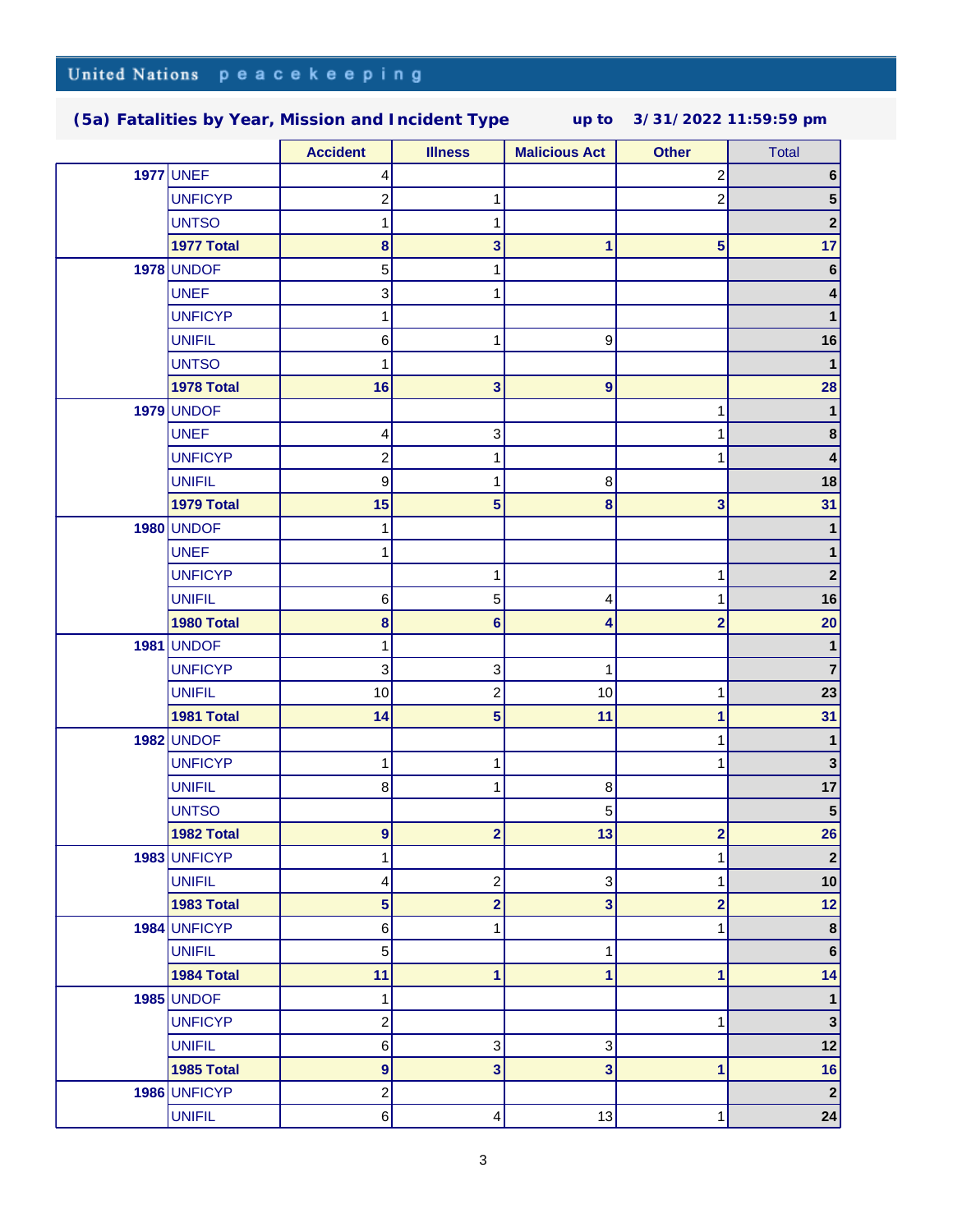|  |                    | <b>Accident</b>         | <b>Illness</b> | <b>Malicious Act</b>    | <b>Other</b>            | <b>Total</b>     |
|--|--------------------|-------------------------|----------------|-------------------------|-------------------------|------------------|
|  | <b>1986 UNTSO</b>  |                         |                |                         |                         | 1                |
|  | 1986 Total         | $\boldsymbol{9}$        | 4              | 13                      | 1                       | 27               |
|  | 1987 UNFICYP       | 2                       |                |                         |                         | $\mathbf 2$      |
|  | <b>UNIFIL</b>      | $\boldsymbol{2}$        | 5              | $\,6$                   | 1                       | 14               |
|  | <b>UNTSO</b>       |                         |                | 1                       |                         | $\mathbf{1}$     |
|  | 1987 Total         | 4                       | 5              | 7                       | 1                       | 17               |
|  | <b>1988 UNDOF</b>  |                         |                |                         |                         | $\mathbf 2$      |
|  | <b>UNFICYP</b>     |                         | 1              |                         |                         | $\mathbf 2$      |
|  | <b>UNIFIL</b>      | $\sqrt{5}$              |                |                         |                         | 5                |
|  | <b>UNIIMOG</b>     | 1                       |                |                         |                         | 1                |
|  | <b>UNTSO</b>       |                         |                | 1                       |                         | 1                |
|  | 1988 Total         | 7                       | 1              | 1                       | $\overline{2}$          | 11               |
|  | <b>1989 UNDOF</b>  | 1                       |                |                         |                         | 1                |
|  | <b>UNFICYP</b>     | 2                       |                |                         |                         | $\mathbf 2$      |
|  | <b>UNIFIL</b>      | 5                       | $\sqrt{3}$     | 5                       |                         | 13               |
|  | <b>UNMOGIP</b>     | $\overline{\mathbf{c}}$ |                |                         |                         | $\mathbf{2}$     |
|  | <b>UNTAG</b>       | 14                      |                |                         |                         | 14               |
|  | <b>UNTSO</b>       |                         | 1              |                         |                         | $\mathbf{1}$     |
|  | 1989 Total         | 24                      | 4              | 5                       |                         | 33               |
|  | <b>1990 UNDOF</b>  |                         | 1              |                         | 1                       | $\boldsymbol{2}$ |
|  | <b>UNFICYP</b>     | 7                       | 1              |                         |                         | $\bf8$           |
|  | <b>UNIFIL</b>      | $\overline{\mathbf{c}}$ | 1              | $\overline{\mathbf{c}}$ | 3                       | $\pmb{8}$        |
|  | <b>UNTAG</b>       | 2                       | 2              | 1                       |                         | 5                |
|  | <b>UNTSO</b>       |                         |                | 1                       |                         | 1                |
|  | 1990 Total         | 11                      | 5              | 4                       | 4                       | 24               |
|  | <b>1991 UNAVEM</b> |                         | 1              |                         |                         | 1                |
|  | <b>UNDOF</b>       | $\boldsymbol{2}$        |                |                         |                         | $\mathbf{2}$     |
|  | <b>UNFICYP</b>     |                         | 1              |                         | $\overline{\mathbf{c}}$ | $\mathbf{3}$     |
|  | <b>UNIFIL</b>      | $\overline{3}$          | $\overline{2}$ | 3                       |                         | 8                |
|  | <b>UNMOGIP</b>     | 1                       |                |                         |                         | 1                |
|  | 1991 Total         | $6\phantom{a}$          | 4              | 3                       | $\overline{\mathbf{2}}$ | 15               |
|  | 1992 MINURSO       | $\mathbf{1}$            |                |                         |                         | $\mathbf{1}$     |
|  | <b>ONUSAL</b>      | 1                       |                |                         |                         | 1                |
|  | <b>UNAVEM</b>      | 1                       |                | 1                       |                         | $\mathbf 2$      |
|  | <b>UNDOF</b>       | $\overline{c}$          |                |                         | 1                       | 3                |
|  | <b>UNFICYP</b>     | $\mathbf{1}$            |                |                         |                         | 1                |
|  | <b>UNGCI</b>       |                         |                | 1                       |                         | 1                |
|  | <b>UNIFIL</b>      | 1                       | 1              | 3                       | 1                       | $\bf 6$          |
|  | <b>UNPROFOR</b>    | $\boldsymbol{9}$        | $\,6$          | 9                       |                         | 24               |
|  | <b>UNTAC</b>       | 11                      | $\,6$          | $\overline{c}$          | 1                       | 20               |
|  | 1992 Total         | 27                      | 13             | 16                      | $\mathbf{3}$            | 59               |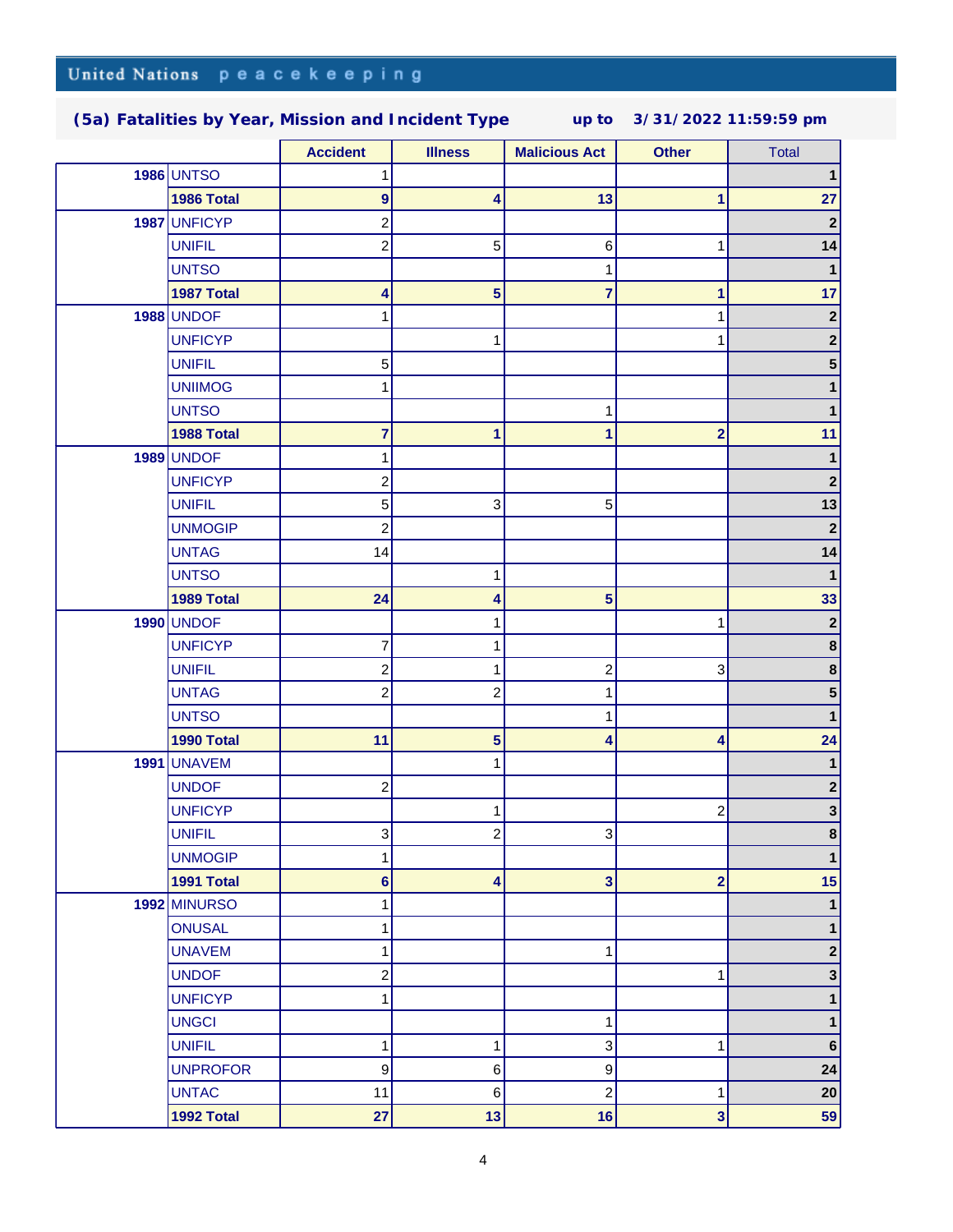|  |                       | <b>Accident</b>         | <b>Illness</b> | <b>Malicious Act</b>    | <b>Other</b>            | <b>Total</b>            |
|--|-----------------------|-------------------------|----------------|-------------------------|-------------------------|-------------------------|
|  | 1993 MINURSO          | 4                       |                |                         |                         | 4                       |
|  | <b>ONUMOZ</b>         | 7                       | 5              |                         |                         | 12                      |
|  | <b>ONUSAL</b>         |                         | 1              |                         | 1                       | $\mathbf{2}$            |
|  | <b>UNAVEM</b>         |                         | $\overline{c}$ |                         |                         | $\mathbf{2}$            |
|  | <b>UNDOF</b>          | 1                       | 1              |                         |                         | $\mathbf{2}$            |
|  | <b>UNFICYP</b>        | 1                       |                |                         |                         | $\mathbf{2}$            |
|  | <b>UNGCI</b>          |                         | 1              |                         |                         | 1                       |
|  | <b>UNIFIL</b>         | $\overline{\mathbf{c}}$ | 1              | 1                       |                         | 4                       |
|  | <b>UNIKOM</b>         | 1                       |                |                         |                         | 1                       |
|  | <b>UNOSOM</b>         | 24                      | 3              | 82                      | 1                       | 110                     |
|  | <b>UNPROFOR</b>       | 22                      | 6              | 21                      |                         | 50                      |
|  | <b>UNTAC</b>          | 21                      | 14             | 23                      | 4                       | 62                      |
|  | 1993 Total            | 83                      | 34             | 127                     | 8                       | 252                     |
|  | 1994 MINURSO          |                         | 1              |                         |                         | 1                       |
|  | <b>ONUMOZ</b>         | $\bf8$                  | 4              | 1                       | 1                       | 14                      |
|  | <b>ONUSAL</b>         |                         | $\overline{c}$ |                         |                         | $\boldsymbol{2}$        |
|  | <b>UNAMIR</b>         | 3                       | 1              | 13                      |                         | 18                      |
|  | <b>UNDOF</b>          | 1                       |                |                         |                         | $\mathbf{2}$            |
|  | <b>UNGCI</b>          | 1                       |                |                         |                         | 1                       |
|  | <b>UNIFIL</b>         | 1                       | 4              | 2                       |                         | $\overline{\mathbf{7}}$ |
|  | <b>UNIKOM</b>         | $\overline{\mathbf{c}}$ | 1              | 1                       |                         | 4                       |
|  | <b>UNOSOM</b>         | 11                      | 6              | 30                      |                         | 47                      |
|  | <b>UNPROFOR</b>       | 32                      | 9              | 24                      | 6                       | 71                      |
|  | <b>UNSMA</b>          | 1                       |                |                         |                         | $\mathbf{1}$            |
|  | 1994 Total            | 60                      | 28             | 71                      | $\boldsymbol{9}$        | 168                     |
|  | 1995 MINURSO          | 1                       |                |                         |                         |                         |
|  | <b>UN Secretariat</b> |                         |                |                         |                         |                         |
|  | <b>UNAMIR</b>         | 4                       | 3              | 1                       |                         | 9                       |
|  | <b>UNAVEM</b>         | $\overline{2}$          | 5              | 1                       |                         | 8                       |
|  | <b>UNCRO</b>          | 8                       |                | $\bf 8$                 |                         | 16                      |
|  | <b>UNGCI</b>          | $\overline{c}$          |                |                         |                         | $\boldsymbol{2}$        |
|  | <b>UNIFIL</b>         | $\overline{c}$          | 1              |                         |                         | $\mathbf{3}$            |
|  | <b>UNIKOM</b>         | 1                       |                |                         |                         | $\mathbf 1$             |
|  | <b>UNMIH</b>          | 1                       | 1              |                         |                         | $\mathbf{2}$            |
|  | <b>UNMOT</b>          |                         |                | 1                       |                         | $\mathbf 1$             |
|  | <b>UNOMIG</b>         | 1                       |                |                         |                         | $\mathbf 1$             |
|  | <b>UNOSOM</b>         | 1                       |                | 1                       |                         | $\mathbf 2$             |
|  | <b>UNPF</b>           | $\overline{7}$          |                | $\overline{\mathbf{c}}$ | $\overline{\mathbf{c}}$ | 11                      |
|  | <b>UNPROFOR</b>       | 37                      | 6              | 20                      | 4                       | 67                      |
|  | <b>UNTSO</b>          |                         |                |                         | 1                       | $\mathbf 1$             |
|  | 1995 Total            | 67                      | 16             | 34                      | $\boldsymbol{9}$        | 126                     |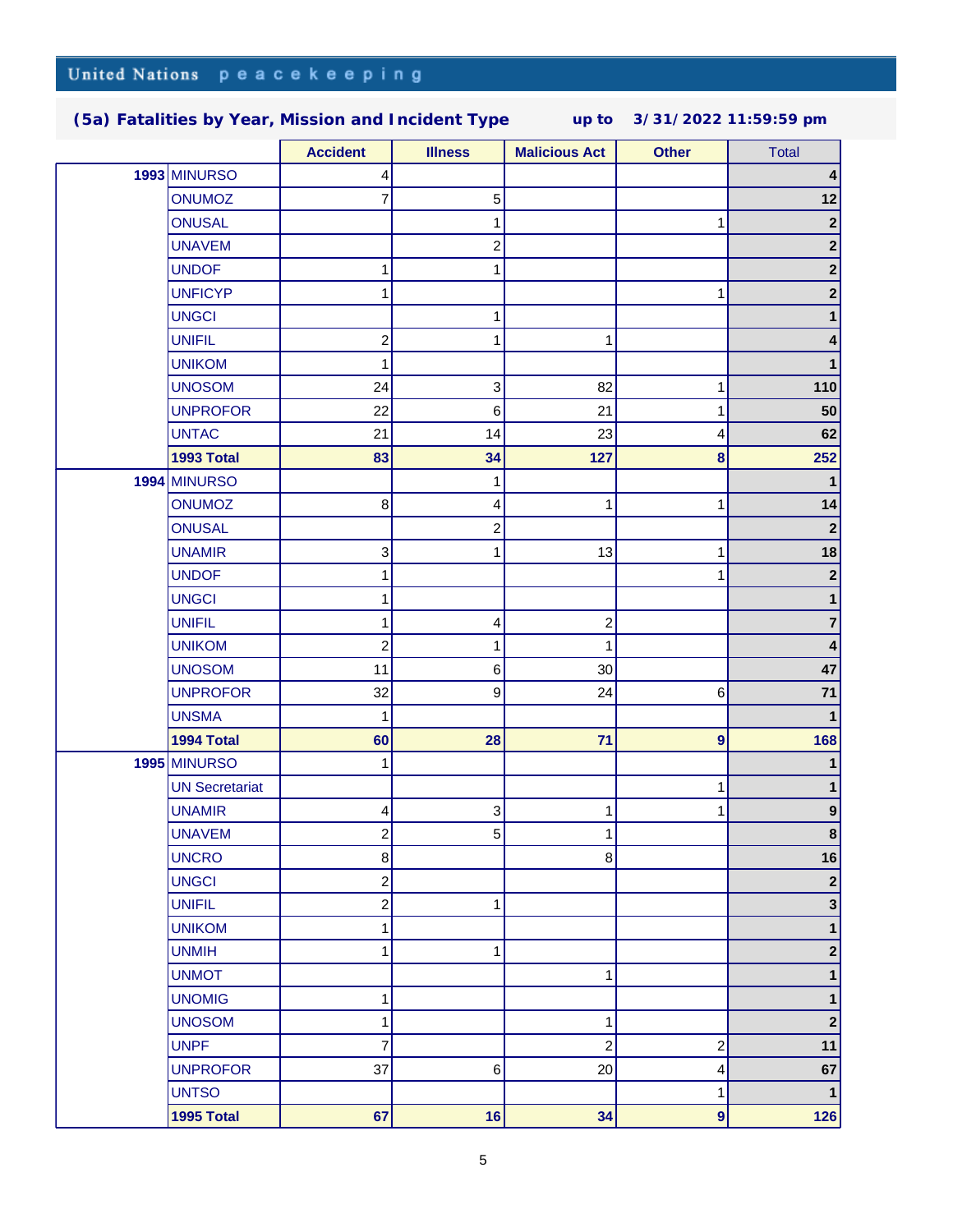|           |                       | <b>Accident</b>         | <b>Illness</b>          | <b>Malicious Act</b>    | <b>Other</b>   | <b>Total</b>                |
|-----------|-----------------------|-------------------------|-------------------------|-------------------------|----------------|-----------------------------|
|           | <b>1996 UNAVEM</b>    | 7                       | $\boldsymbol{9}$        | 4                       |                | 21                          |
|           | <b>UNFICYP</b>        |                         |                         |                         |                | 1                           |
|           | <b>UNGCI</b>          | $\overline{c}$          | 1                       |                         |                | 3                           |
|           | <b>UNIFIL</b>         | 1                       | 2                       | $\boldsymbol{2}$        |                | 5                           |
|           | <b>UNIKOM</b>         | 5                       |                         |                         |                | 5 <sup>1</sup>              |
|           | <b>UNMIBH</b>         | $\overline{c}$          | 1                       |                         |                | 3                           |
|           | <b>UNMIH</b>          | 3                       | 1                       | 1                       | 1              | 6                           |
|           | <b>UNMOT</b>          |                         |                         |                         |                |                             |
|           | <b>UNOMIG</b>         |                         |                         | $\boldsymbol{2}$        |                | $\mathbf 2$                 |
|           | <b>UNPF</b>           |                         | 1                       | 1                       |                | $2\vert$                    |
|           | <b>UNPROFOR</b>       |                         |                         |                         |                |                             |
|           | <b>UNTAES</b>         | 3                       | 1                       | 1                       |                | ${\bf 5}$                   |
|           | 1996 Total            | 24                      | 16                      | 11                      | 4              | 55                          |
| 1997 IPTF |                       | 6                       |                         |                         |                | $\bf 6$                     |
|           | <b>MONUA</b>          |                         | 4                       |                         |                | 5 <sup>1</sup>              |
|           | <b>UN Secretariat</b> |                         |                         | 1                       |                | 1                           |
|           | <b>UNAVEM</b>         | 4                       | $\overline{\mathbf{c}}$ | 1                       |                | 7                           |
|           | <b>UNDOF</b>          |                         |                         | $\overline{c}$          |                | 3                           |
|           | <b>UNIFIL</b>         | 7                       | 1                       |                         | $\overline{c}$ | 10                          |
|           | <b>UNIKOM</b>         | $\overline{c}$          |                         |                         |                | $\mathbf{2}$                |
|           | <b>UNMIBH</b>         | $\overline{\mathbf{c}}$ |                         |                         |                | $\mathbf 2$                 |
|           | <b>UNMIH</b>          |                         |                         |                         | 1              | 1                           |
|           | <b>UNOHCI</b>         | 1                       |                         |                         |                | 1                           |
|           | <b>UNPREDEP</b>       | 4                       |                         |                         |                | 4                           |
|           | <b>UNSMIH</b>         |                         | 1                       |                         |                | 1                           |
|           | <b>UNTAES</b>         | 3                       | $\overline{\mathbf{c}}$ | 1                       |                | $\bf 6$                     |
|           | 1997 Total            | 30                      | 10                      | $\overline{\mathbf{5}}$ | 4              | 49                          |
|           | 1998 MINUGUA          | 4                       |                         |                         |                | 4                           |
|           | <b>MINURCA</b>        | $\overline{2}$          |                         |                         |                | $\mathbf{2}$                |
|           | <b>MINURSO</b>        | $\overline{\mathbf{c}}$ |                         |                         |                | $\mathbf{2}$                |
|           | <b>MIPONUH</b>        |                         |                         | $\mathbf{1}$            |                | 1                           |
|           | <b>MONUA</b>          | $\overline{7}$          |                         | $\overline{\mathbf{4}}$ | 3              | 14                          |
|           | <b>UNIFIL</b>         | $\overline{c}$          | 3                       |                         |                | 5 <sup>5</sup>              |
|           | <b>UNMIBH</b>         | 1                       |                         |                         |                | $\mathbf 1$                 |
|           | <b>UNMOT</b>          |                         |                         | $\mathbf 5$             |                | 5 <sup>1</sup>              |
|           | <b>UNOMIG</b>         |                         |                         | 1                       |                | 1                           |
|           | <b>UNPSG</b>          | 1                       |                         |                         |                | 1                           |
|           | <b>UNSMA</b>          |                         |                         | 1                       |                | $\mathbf 1$                 |
|           | 1998 Total            | 19                      | 3                       | 12                      | 3              | 37                          |
|           | 1999 MINURSO          |                         | 2                       |                         |                | $\left  \mathbf{2} \right $ |
|           | <b>MIPONUH</b>        | $\,6$                   |                         |                         |                | $6\vert$                    |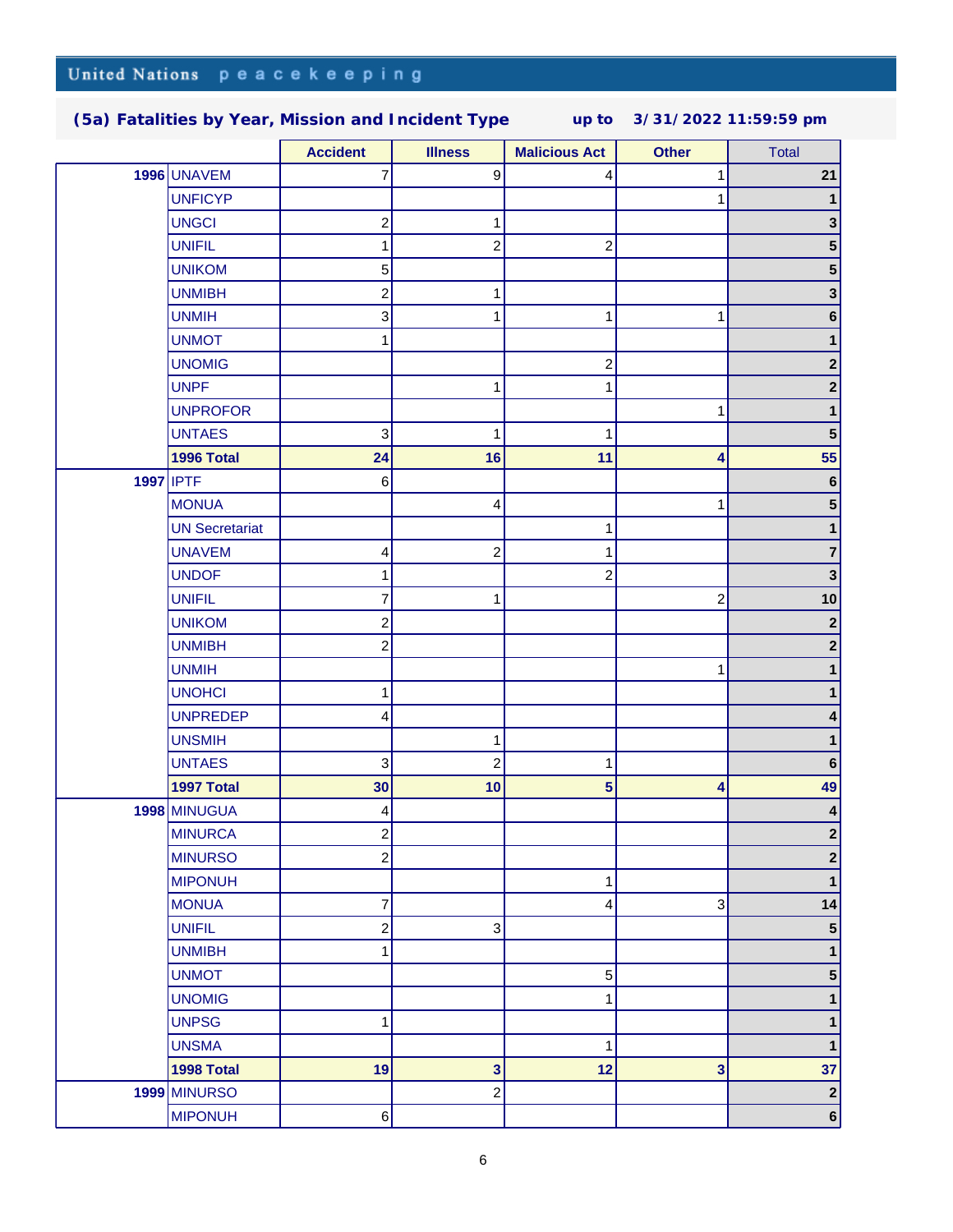|                       | <b>Accident</b>           | <b>Illness</b>            | <b>Malicious Act</b>    | <b>Other</b>            | <b>Total</b>            |
|-----------------------|---------------------------|---------------------------|-------------------------|-------------------------|-------------------------|
| <b>1999 MONUA</b>     | $\overline{c}$            |                           | 1                       |                         | 3 <sup>1</sup>          |
| <b>UNAMET</b>         |                           | 1                         | 7                       |                         | $\bf8$                  |
| <b>UNFICYP</b>        |                           | 1                         |                         |                         | 1                       |
| <b>UNIFIL</b>         | $\overline{c}$            | $\ensuremath{\mathsf{3}}$ | 1                       | 1                       | 7                       |
| <b>UNIKOM</b>         | 1                         |                           |                         |                         | 1                       |
| <b>UNMIBH</b>         |                           | $\boldsymbol{2}$          |                         |                         | $\boldsymbol{2}$        |
| <b>UNMIK</b>          | $\overline{7}$            |                           | 1                       |                         | $\boldsymbol{8}$        |
| <b>UNOHCI</b>         |                           |                           | 1                       |                         | 1                       |
| 1999 Total            | 18                        | $\overline{9}$            | 11                      | 1                       | 39                      |
| <b>2000 MICAH</b>     |                           |                           | 1                       |                         | 1                       |
| <b>UNAMSIL</b>        | $\overline{c}$            | $\boldsymbol{9}$          | 13                      | 3                       | 27                      |
| <b>UNFICYP</b>        |                           |                           |                         |                         | 1                       |
| <b>UNIFIL</b>         | 5                         |                           | 1                       |                         | 6                       |
| <b>UNMIK</b>          | 1                         | 4                         | 1                       | 1                       | $\overline{7}$          |
| <b>UNTAET</b>         | 8                         | $\bf 8$                   | $\boldsymbol{2}$        |                         | 18                      |
| 2000 Total            | 16                        | 21                        | 18                      | 5                       | 60                      |
| 2001 MINURSO          |                           |                           |                         |                         | $\mathbf{1}$            |
| <b>MONUC</b>          | 1                         | 4                         | 1                       | 2                       | $\boldsymbol{8}$        |
| <b>UNAMSIL</b>        | 20                        | 17                        | 1                       | 2                       | 40                      |
| <b>UNIFIL</b>         | $\overline{c}$            | $\overline{c}$            |                         |                         | 4                       |
| <b>UNIKOM</b>         |                           | $\boldsymbol{2}$          |                         |                         | $\mathbf{2}$            |
| <b>UNMEE</b>          | 1                         | $\boldsymbol{2}$          |                         |                         | $\mathbf{3}$            |
| <b>UNMIBH</b>         | 1                         | $\boldsymbol{2}$          |                         |                         | $\mathbf{3}$            |
| <b>UNMIK</b>          |                           | 2                         |                         |                         | $\mathbf{2}$            |
| <b>UNOMIG</b>         |                           |                           | 4                       |                         | 4                       |
| <b>UNTAET</b>         | 4                         | 1                         |                         |                         | ${\bf 5}$               |
| 2001 Total            | 29                        | 32                        | $6\phantom{a}$          | $\overline{\mathbf{5}}$ | 72                      |
| <b>2002 MONUC</b>     | 3                         | 5                         |                         |                         | $\boldsymbol{8}$        |
| <b>UN Secretariat</b> |                           |                           |                         | 1                       | 1                       |
| <b>UNAMA</b>          | 1                         |                           |                         |                         | $\mathbf{1}$            |
| <b>UNAMSIL</b>        | 21                        | 23                        | 3                       | 1                       | 48                      |
| <b>UNIFIL</b>         | $\ensuremath{\mathsf{3}}$ | $\mathbf{3}$              |                         |                         | $\bf 6$                 |
| <b>UNIKOM</b>         |                           | 1                         |                         |                         | 1                       |
| <b>UNMA</b>           | $\mathbf{1}$              |                           |                         |                         | 1                       |
| <b>UNMEE</b>          | 1                         | 1                         |                         |                         | $\mathbf 2$             |
| <b>UNMIBH</b>         |                           |                           |                         | 1                       | 1                       |
| <b>UNMIK</b>          |                           | $\ensuremath{\mathsf{3}}$ | 1                       | 3                       | $\overline{\mathbf{r}}$ |
| <b>UNMISET</b>        | 1                         | $\ensuremath{\mathsf{3}}$ | $\overline{\mathbf{c}}$ | 1                       | $\overline{\mathbf{r}}$ |
| <b>UNMOGIP</b>        |                           | 1                         |                         |                         | 1                       |
| <b>UNOHCI</b>         |                           |                           | 1                       |                         | 1                       |
| <b>UNTAET</b>         | $\overline{\mathbf{c}}$   | 1                         |                         |                         | 3                       |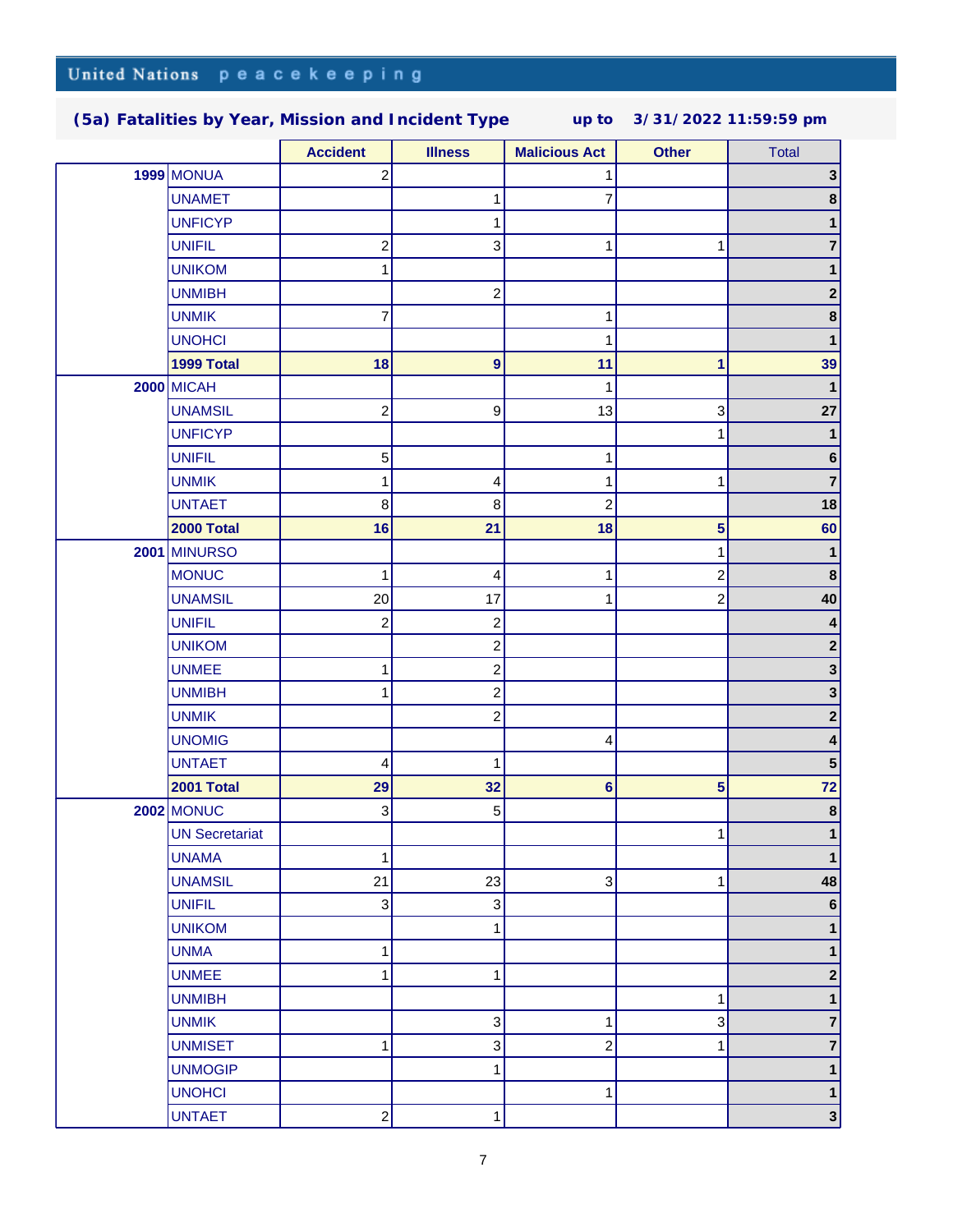|  |                     | <b>Accident</b>           | <b>Illness</b>            | <b>Malicious Act</b>    | <b>Other</b>            | <b>Total</b>     |
|--|---------------------|---------------------------|---------------------------|-------------------------|-------------------------|------------------|
|  | 2002 2002 Total     | 33                        | 41                        | 7                       | $\overline{7}$          | 88               |
|  | <b>2003 MONUC</b>   | 4                         | 7                         | 3                       |                         | 14               |
|  | <b>UNAMA</b>        |                           | 1                         |                         |                         | $\mathbf{1}$     |
|  | <b>UNAMSIL</b>      | 15                        | 21                        |                         | $\overline{\mathbf{c}}$ | 38               |
|  | <b>UNFICYP</b>      | $\overline{c}$            |                           |                         |                         | $\mathbf{2}$     |
|  | <b>UNIFIL</b>       |                           | 1                         |                         |                         | 1                |
|  | <b>UNIKOM</b>       | 1                         |                           |                         |                         | 1                |
|  | <b>UNMEE</b>        |                           | 4                         |                         |                         | 4                |
|  | <b>UNMIK</b>        |                           | 3                         | 3                       | 1                       | $\mathbf{7}$     |
|  | <b>UNMIL</b>        | 4                         | 1                         |                         |                         | 5 <sup>5</sup>   |
|  | <b>UNMISET</b>      | 6                         | $\overline{\mathbf{c}}$   |                         |                         | $\boldsymbol{8}$ |
|  | <b>UNOHCI</b>       |                           | 1                         | 23                      |                         | 24               |
|  | <b>UNOMIG</b>       |                           | 1                         |                         |                         | $\mathbf{1}$     |
|  | <b>UNOSOM</b>       |                           |                           | 1                       |                         | 1                |
|  | <b>UNTSO</b>        |                           | 1                         |                         |                         | 1                |
|  | <b>2003 Total</b>   | 32                        | 43                        | 30                      | 3                       | 108              |
|  | 2004 BONUCA         |                           | 1                         |                         |                         | 1                |
|  | <b>MINURSO</b>      | 1                         |                           |                         |                         | 1                |
|  | <b>MONUC</b>        | 11                        | $\bf8$                    | 3                       |                         | 22               |
|  | <b>ONUB</b>         | $\overline{\mathbf{c}}$   | 4                         |                         |                         | 6                |
|  | <b>UNAMA</b>        |                           | $\overline{c}$            |                         |                         | $\boldsymbol{2}$ |
|  | <b>UNAMSIL</b>      | 20                        | 12                        |                         | 1                       | 33               |
|  | <b>UNFICYP</b>      | $\overline{\mathbf{c}}$   |                           |                         |                         | $\mathbf{2}$     |
|  | <b>UNIFIL</b>       | $\ensuremath{\mathsf{3}}$ |                           |                         |                         | $\mathbf{3}$     |
|  | <b>UNMEE</b>        |                           | $\boldsymbol{2}$          |                         |                         | $\mathbf{2}$     |
|  | <b>UNMIK</b>        | 1                         | $\overline{c}$            | 4                       | 1                       | $\boldsymbol{8}$ |
|  | <b>UNMIL</b>        | $\,6\,$                   | 22                        |                         | 1                       | 29               |
|  | <b>UNMISET</b>      |                           | $\,6$                     |                         |                         | 6                |
|  | <b>UNTSO</b>        | 1                         | 1                         |                         |                         | $\mathbf{2}$     |
|  | <b>2004 Total</b>   | 47                        | 60                        | 7                       | 3                       | 117              |
|  | <b>2005 MINURSO</b> | 1                         |                           |                         |                         | 1                |
|  | <b>MINUSTAH</b>     | $\mathsf 3$               | 3                         | 6                       | 1                       | 13               |
|  | <b>MONUC</b>        | 4                         | 8                         | 13                      |                         | 25               |
|  | <b>ONUB</b>         | 8                         | 5                         | $\overline{\mathbf{c}}$ | 1                       | 16               |
|  | <b>UNAMI</b>        |                           | 1                         |                         | 1                       | $\mathbf{2}$     |
|  | <b>UNAMSIL</b>      | 1                         | 5                         |                         |                         | 6 <sup>1</sup>   |
|  | <b>UNDOF</b>        |                           |                           |                         | $\boldsymbol{2}$        | $\mathbf{2}$     |
|  | <b>UNFICYP</b>      |                           | 1                         |                         |                         | $\mathbf 1$      |
|  | <b>UNMEE</b>        | 1                         | 1                         |                         |                         | $\mathbf{2}$     |
|  | <b>UNMIK</b>        | 1                         | $\ensuremath{\mathsf{3}}$ | 1                       | 1                       | 6                |
|  | <b>UNMIL</b>        | 7                         | 28                        |                         | 1                       | 36               |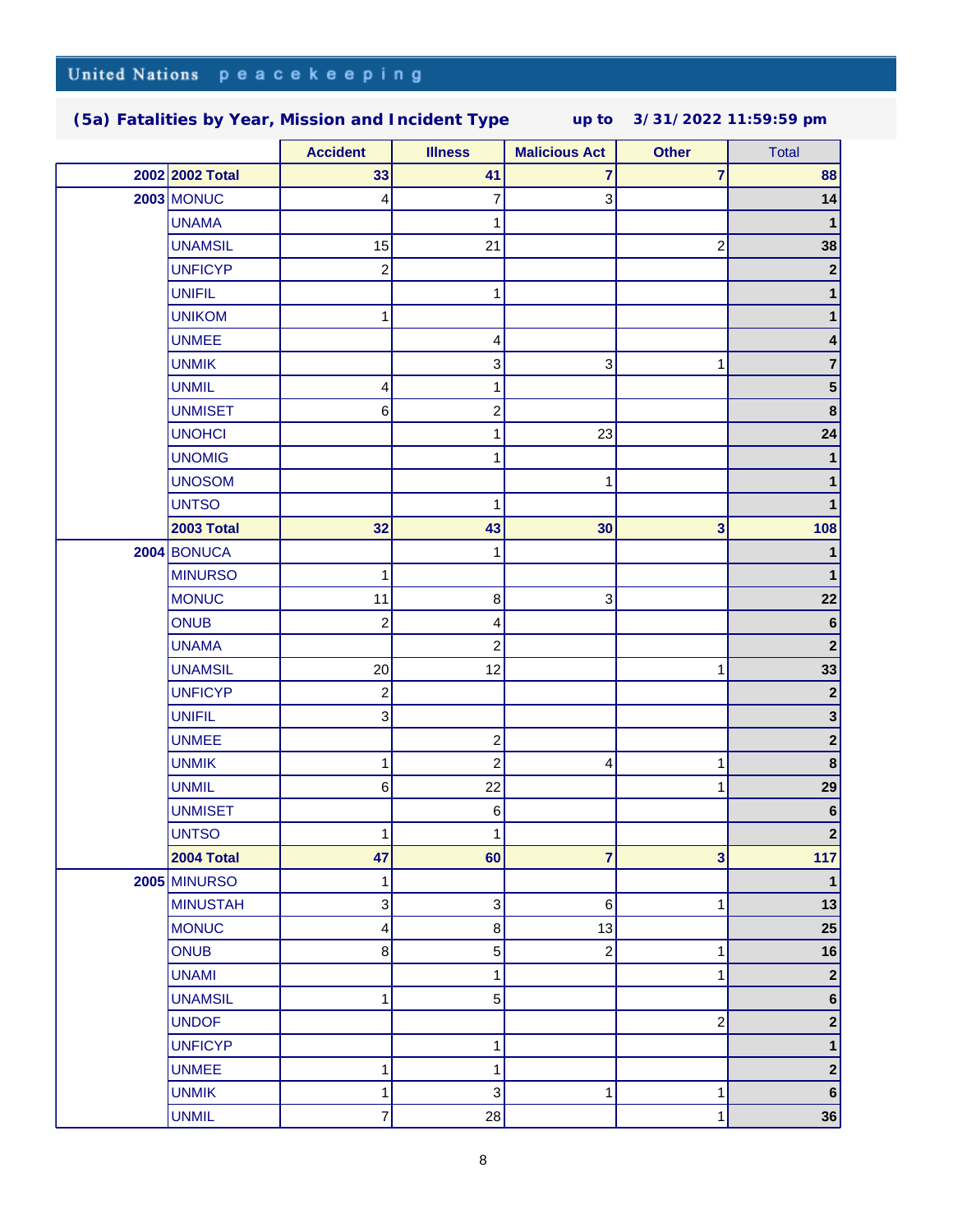|  |                     | <b>Accident</b>         | <b>Illness</b>          | <b>Malicious Act</b>    | <b>Other</b>            | <b>Total</b>            |
|--|---------------------|-------------------------|-------------------------|-------------------------|-------------------------|-------------------------|
|  | <b>2005 UNMIS</b>   |                         | 1                       |                         |                         | $\mathbf{2}$            |
|  | <b>UNMOGIP</b>      |                         |                         |                         |                         | $\mathbf 1$             |
|  | <b>UNOCI</b>        | 3                       | 10                      | 1                       | 1                       | 15                      |
|  | <b>UNOMIG</b>       |                         |                         | 1                       |                         |                         |
|  | <b>UNTSO</b>        |                         | 1                       | 1                       |                         | $\mathbf{2}$            |
|  | 2005 Total          | 31                      | 67                      | 25                      | 8                       | 131                     |
|  | 2006 MINUSTAH       | $\overline{\mathbf{c}}$ | 4                       | $\mathbf 5$             | 1                       | 12                      |
|  | <b>MONUC</b>        | $\overline{c}$          | 17                      | 9                       |                         | 28                      |
|  | <b>ONUB</b>         | 1                       |                         | 1                       |                         | $\mathbf 2$             |
|  | <b>UNAMA</b>        |                         |                         |                         | 1                       |                         |
|  | <b>UNAMI</b>        |                         | $\overline{c}$          |                         |                         | $\mathbf 2$             |
|  | <b>UNDOF</b>        |                         |                         |                         | 1                       | 1                       |
|  | <b>UNFICYP</b>      |                         | 1                       |                         |                         | 1                       |
|  | <b>UNIFIL</b>       |                         |                         | 1                       |                         | 1                       |
|  | <b>UNIOSIL</b>      |                         | $\overline{3}$          |                         |                         | 3                       |
|  | <b>UNMEE</b>        | 1                       | 3                       |                         |                         | 4                       |
|  | <b>UNMIK</b>        |                         | 1                       |                         |                         | 1                       |
|  | <b>UNMIL</b>        | 1                       | 16                      |                         | 1                       | 18                      |
|  | <b>UNMIS</b>        | 1                       | 13                      | 1                       |                         | 15                      |
|  | <b>UNMIT</b>        |                         |                         | 1                       |                         | $\mathbf{1}$            |
|  | <b>UNOCI</b>        | $\,8\,$                 | $5\overline{)}$         |                         |                         | 13                      |
|  | <b>UNOMIG</b>       | 1                       |                         |                         |                         | 1                       |
|  | <b>UNTSO</b>        | 4                       |                         |                         |                         | 4                       |
|  | 2006 Total          | 21                      | 65                      | 18                      | 4                       | 108                     |
|  | <b>2007 MINURSO</b> |                         | 1                       |                         |                         | 1                       |
|  | <b>MINUSTAH</b>     | 3                       | 6                       |                         |                         | $\boldsymbol{9}$        |
|  | <b>MONUC</b>        | $\overline{\mathbf{c}}$ | $10$                    | $\mathbf 1$             |                         | 13                      |
|  | <b>UNAMA</b>        | $\overline{\mathbf{c}}$ | $\overline{\mathbf{c}}$ |                         | 1                       | 5 <sup>1</sup>          |
|  | <b>UNAMI</b>        | 1                       | 1                       | 1                       |                         | $\mathbf{3}$            |
|  | <b>UNFICYP</b>      | 1                       |                         |                         |                         | 1                       |
|  | <b>UNIFIL</b>       | 5                       | 1                       | 6                       |                         | 12                      |
|  | <b>UNIOSIL</b>      | 1                       |                         |                         |                         | $\mathbf{1}$            |
|  | <b>UNMEE</b>        |                         | $\overline{c}$          |                         | 1                       | $\mathbf{3}$            |
|  | <b>UNMIK</b>        |                         | 3                       |                         |                         | $\overline{\mathbf{3}}$ |
|  | <b>UNMIL</b>        |                         |                         |                         |                         | 14                      |
|  | <b>UNMIS</b>        | 1                       | 13                      |                         |                         | 15                      |
|  |                     | $\overline{c}$          | 9                       | $\overline{\mathbf{c}}$ | $\overline{\mathbf{c}}$ |                         |
|  | <b>UNMIT</b>        |                         | 1                       |                         |                         | $\mathbf{1}$            |
|  | <b>UNOCI</b>        | 4                       | $\overline{3}$          | 1                       |                         | $\boldsymbol{8}$        |
|  | <b>UNTSO</b>        | 1                       |                         |                         |                         | $\mathbf{1}$            |
|  | 2007 Total          | 23                      | 52                      | 11                      | 4                       | 90                      |
|  | 2008 MINUSTAH       | $\overline{c}$          | $\mathbf{2}$            | $\mathbf 1$             |                         | $\vert 5 \vert$         |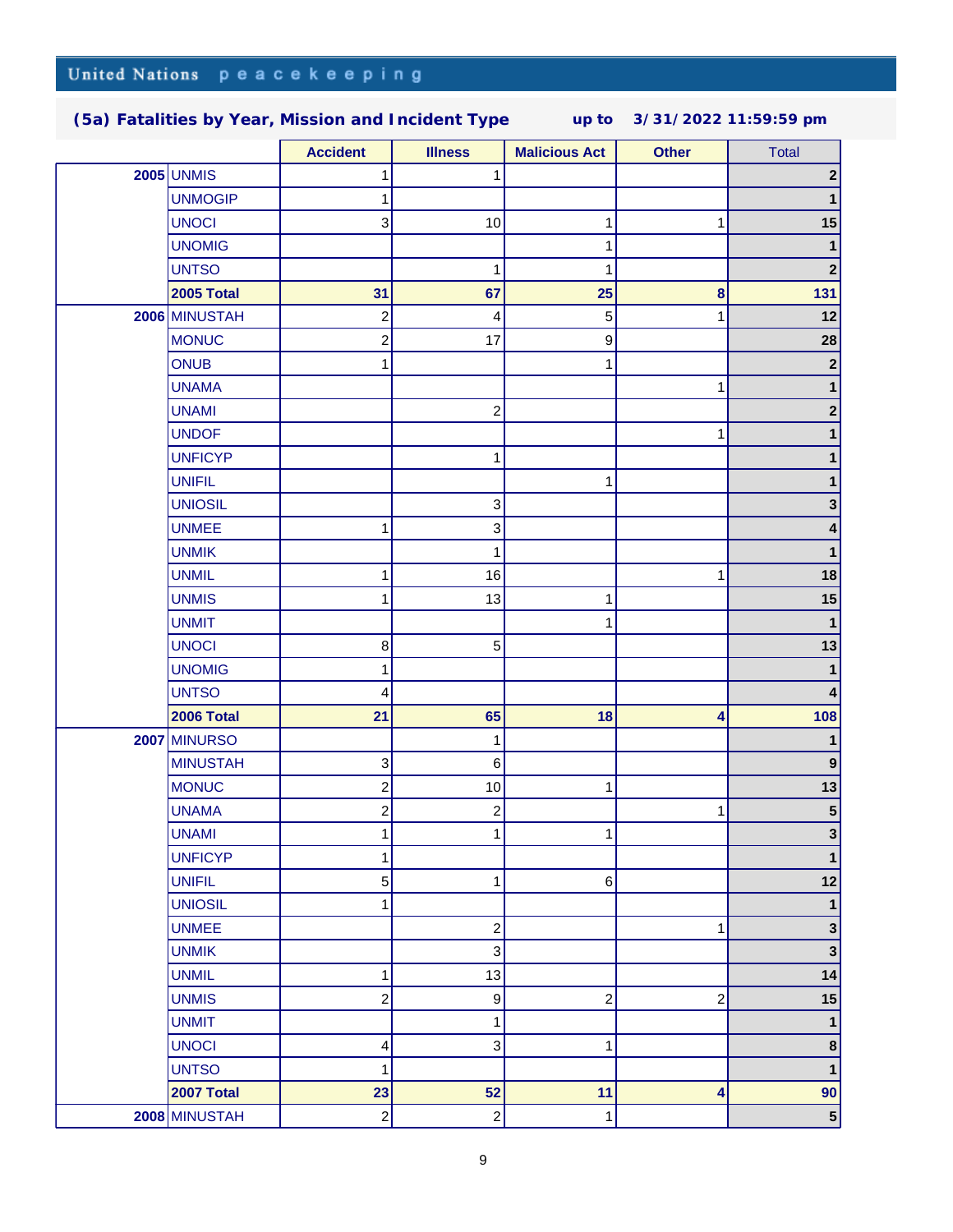|  |                   | <b>Accident</b> | <b>Illness</b>          | <b>Malicious Act</b>      | <b>Other</b>            | <b>Total</b>     |
|--|-------------------|-----------------|-------------------------|---------------------------|-------------------------|------------------|
|  | <b>2008 MONUC</b> | 3               | 16                      | 2                         |                         | 22               |
|  | <b>UNAMA</b>      |                 |                         | 1                         |                         | $\mathbf 1$      |
|  | <b>UNAMI</b>      | 1               | $\overline{\mathbf{c}}$ |                           |                         | 3                |
|  | <b>UNAMID</b>     | 5               | 11                      | 11                        | $\overline{c}$          | 29               |
|  | <b>UNDOF</b>      |                 |                         |                           |                         | $\mathbf{1}$     |
|  | <b>UNFICYP</b>    | 1               | 1                       |                           |                         | $\mathbf{2}$     |
|  | <b>UNIFIL</b>     | 4               | 5                       |                           |                         | 9                |
|  | <b>UNIPSIL</b>    |                 | 1                       |                           |                         | 1                |
|  | <b>UNMIK</b>      | 1               | $\overline{\mathbf{c}}$ | 1                         | 1                       | 5 <sup>5</sup>   |
|  | <b>UNMIL</b>      | 5               | 16                      |                           |                         | 21               |
|  | <b>UNMIN</b>      | 6               |                         |                           |                         | 6                |
|  | <b>UNMIS</b>      | 3               | 7                       |                           |                         | 10               |
|  | <b>UNMIT</b>      | 1               | $\overline{\mathbf{c}}$ |                           |                         | $\mathbf{3}$     |
|  | <b>UNOCI</b>      | 11              | 6                       |                           | 1                       | 18               |
|  | 2008 Total        | 43              | 71                      | 16                        | $6\phantom{1}6$         | 136              |
|  | 2009 MINURCAT     | 3               | 1                       | 1                         |                         | 5 <sub>5</sub>   |
|  | <b>MINUSTAH</b>   | 13              | 4                       | 1                         | $\overline{\mathbf{c}}$ | 20               |
|  | <b>MONUC</b>      | $\overline{c}$  | 9                       |                           | 4                       | 15               |
|  | <b>UNAMA</b>      |                 |                         | 4                         | 1                       | 5 <sup>5</sup>   |
|  | <b>UNAMI</b>      |                 |                         |                           |                         | $\mathbf{1}$     |
|  | <b>UNAMID</b>     | 1               | 16                      | 9                         | 1                       | 27               |
|  | <b>UNFICYP</b>    | 1               |                         |                           |                         | $\mathbf{1}$     |
|  | <b>UNIFIL</b>     | 1               | 1                       |                           | 1                       | $\mathbf{3}$     |
|  | <b>UNMIL</b>      | 6               | $10$                    |                           | 4                       | 20               |
|  | <b>UNMIS</b>      | 3               | 5                       | 1                         | 1                       | 10               |
|  | <b>UNMIT</b>      | 1               |                         |                           | 1                       | $\mathbf{2}$     |
|  | <b>UNOCI</b>      | 3               | 5                       |                           | $\overline{c}$          | 10               |
|  | <b>UNOMIG</b>     |                 | 1                       |                           |                         | 1                |
|  | <b>UNTSO</b>      |                 |                         |                           | 1                       |                  |
|  | <b>2009 Total</b> | 34              | 52                      | 16                        | 19                      | 121              |
|  | 2010 MINURCAT     |                 | $\sqrt{3}$              |                           |                         | 3                |
|  | <b>MINUSTAH</b>   | 100             |                         |                           | 1                       | 101              |
|  | <b>MONUC</b>      |                 | 4                       | $\mathbf 2$               |                         | 6                |
|  | <b>MONUSCO</b>    | 1               | $\,6$                   | $\ensuremath{\mathsf{3}}$ |                         | 10               |
|  | <b>UNAMID</b>     | 9               | 9                       | $\sqrt{5}$                |                         | 23               |
|  | <b>UNIFIL</b>     | $\,6$           | $\overline{\mathbf{c}}$ |                           |                         | $\boldsymbol{8}$ |
|  | <b>UNMIL</b>      | 4               | 4                       | 1                         |                         | $\mathbf{9}$     |
|  | <b>UNMIS</b>      |                 | $\overline{3}$          |                           | 1                       | 4                |
|  | <b>UNMIT</b>      | 1               | 1                       |                           |                         | $\mathbf{2}$     |
|  | <b>UNOCI</b>      | $\mathbf{1}$    | $\,6$                   |                           |                         | $\overline{7}$   |
|  | 2010 Total        | 122             | 38                      | 11                        | $\overline{\mathbf{2}}$ | 173              |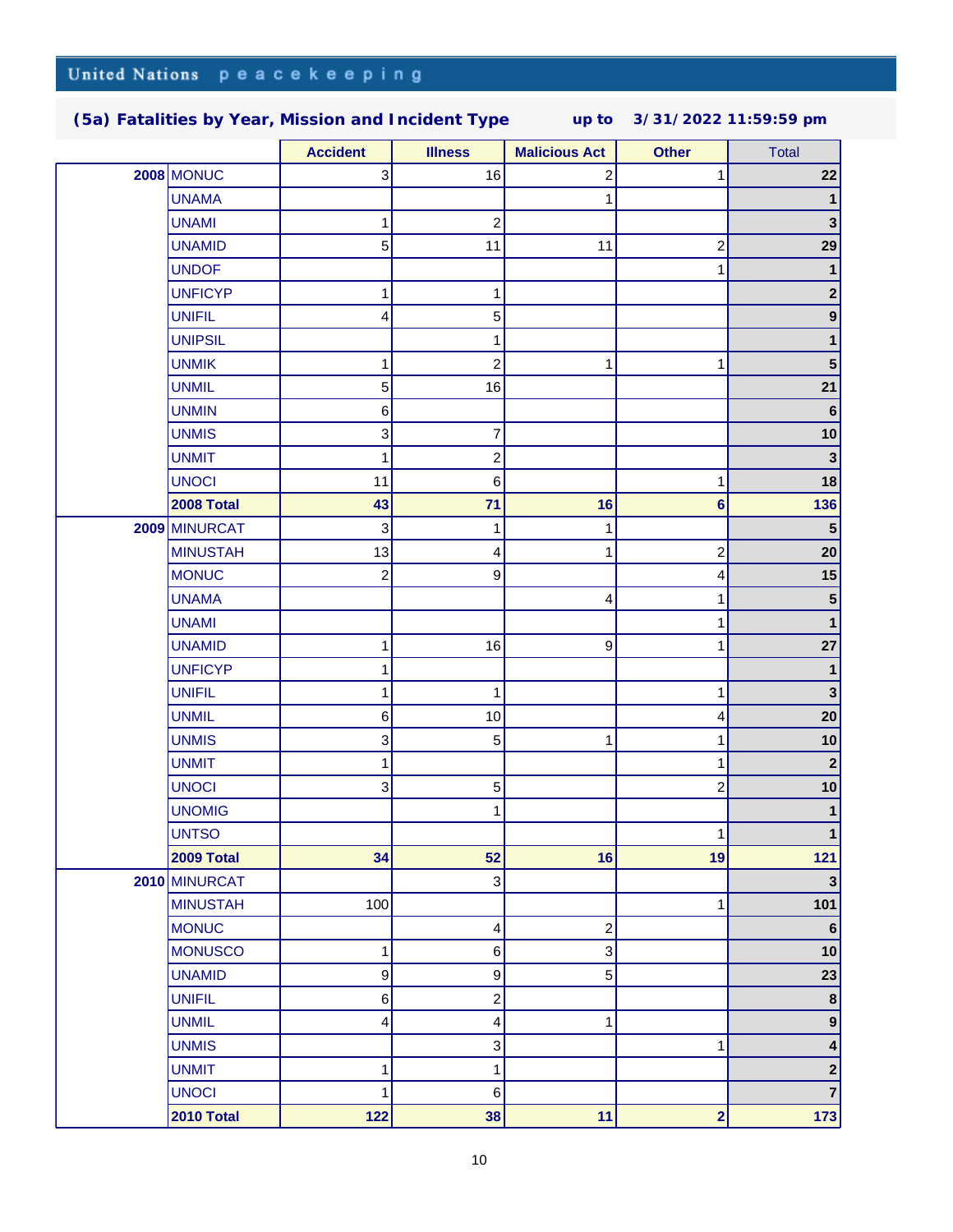|  |                     | <b>Accident</b>         | <b>Illness</b>            | <b>Malicious Act</b>    | <b>Other</b> | <b>Total</b>     |
|--|---------------------|-------------------------|---------------------------|-------------------------|--------------|------------------|
|  | 2011 MINURCAT       | 1                       |                           |                         |              | 1                |
|  | <b>MINUSTAH</b>     | 4                       | $\ensuremath{\mathsf{3}}$ | 1                       |              | $\boldsymbol{9}$ |
|  | <b>MONUSCO</b>      | 16                      | 8                         |                         |              | 24               |
|  | <b>UNAMA</b>        |                         | 1                         | 3                       |              |                  |
|  | <b>UNAMI</b>        |                         | 1                         |                         |              |                  |
|  | <b>UNAMID</b>       | 1                       | 11                        | $\boldsymbol{9}$        | 4            | 25               |
|  | <b>UNFICYP</b>      |                         | 1                         |                         |              | 1                |
|  | <b>UNIFIL</b>       | 1                       | 1                         |                         | 2            | 4                |
|  | <b>UNISFA</b>       | $\overline{\mathbf{4}}$ | 1                         |                         |              | 5 <sup>5</sup>   |
|  | <b>UNMAO</b>        |                         | 1                         |                         |              | 1                |
|  | <b>UNMIL</b>        | 3                       | 7                         | $\overline{c}$          |              | 12               |
|  | <b>UNMIS</b>        | 1                       | 3                         |                         |              | 4                |
|  | <b>UNMISS</b>       |                         | 1                         |                         |              | 1                |
|  | <b>UNMIT</b>        | 1                       | $\boldsymbol{2}$          |                         |              | 3 <sup>1</sup>   |
|  | <b>UNOAU</b>        |                         | 1                         |                         |              | $\mathbf{1}$     |
|  | <b>UNOCI</b>        | $\sqrt{5}$              | 13                        | 1                       |              | 19               |
|  | 2011 Total          | 37                      | 55                        | 16                      | 7            | 115              |
|  | 2012 MINUSTAH       | 1                       | $\overline{\mathbf{c}}$   |                         |              | 4                |
|  | <b>MONUSCO</b>      | 5                       | 9                         | 1                       | 4            | 19               |
|  | <b>UNAMA</b>        |                         | 1                         |                         |              | $\mathbf{1}$     |
|  | <b>UNAMI</b>        |                         | 1                         |                         |              | 1                |
|  | <b>UNAMID</b>       | 8                       | 15                        | 12                      | 5            | 40               |
|  | <b>UNDOF</b>        |                         |                           |                         |              | 1                |
|  | <b>UNIFIL</b>       | 1                       | 1                         |                         |              | $\mathbf{2}$     |
|  | <b>UNISFA</b>       | 1                       | 1                         | 1                       |              | 4                |
|  | <b>UNMIK</b>        | 1                       |                           |                         |              |                  |
|  | <b>UNMIL</b>        | 1                       | 7                         |                         |              | 8                |
|  | <b>UNMISS</b>       | 5                       | $\overline{\mathbf{c}}$   |                         |              | $\boldsymbol{8}$ |
|  | <b>UNMIT</b>        |                         | 3                         |                         | 2            | 5                |
|  | <b>UNOCI</b>        | $\overline{\mathbf{c}}$ | 7                         | $\overline{\mathbf{7}}$ | 1            | 17               |
|  | <b>UNSMIS</b>       |                         |                           | $\mathbf{1}$            |              | $\mathbf 1$      |
|  | 2012 Total          | 25                      | 49                        | 22                      | 16           | $112$            |
|  | <b>2013 MINUSMA</b> |                         | 1                         | 4                       | 1            | 6                |
|  | <b>MINUSTAH</b>     |                         | $\mathbf 2$               |                         | 1            | $\mathbf{3}$     |
|  | <b>MONUSCO</b>      | $\overline{c}$          | 8                         | 4                       | 2            | 16               |
|  | <b>UNAMA</b>        | $\overline{c}$          |                           |                         |              | $\mathbf{2}$     |
|  | <b>UNAMI</b>        |                         | 1                         |                         | 1            | $\mathbf{2}$     |
|  | <b>UNAMID</b>       | $\boldsymbol{9}$        | 16                        | 16                      | 3            | 44               |
|  | <b>UNDOF</b>        |                         |                           | $\mathbf 1$             |              | $\mathbf{1}$     |
|  | <b>UNIFIL</b>       | 1                       | 1                         |                         | 1            | $\mathbf{3}$     |
|  | <b>UNISFA</b>       |                         | 1                         | $\boldsymbol{2}$        | 1            | $\vert$          |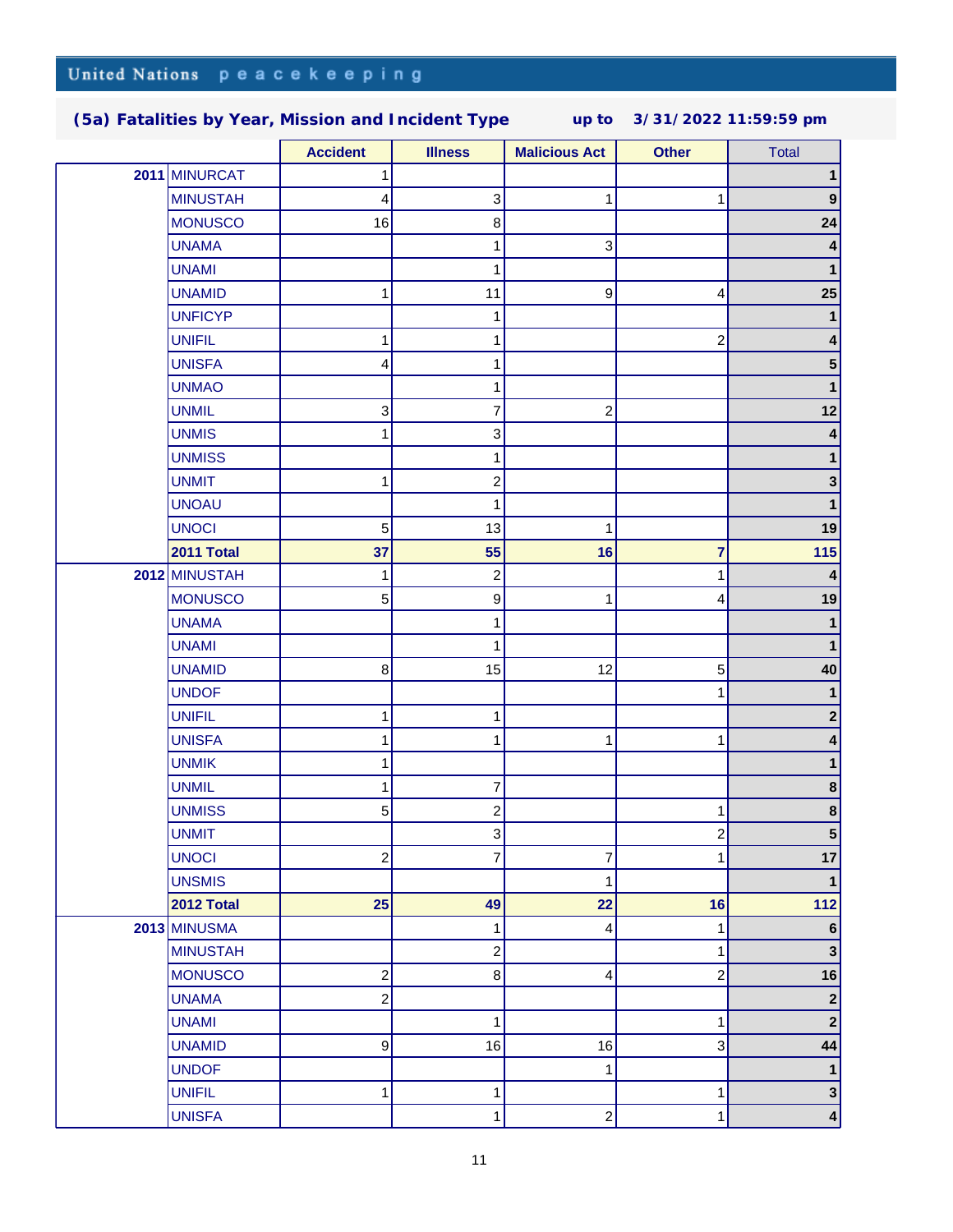|                   | <b>Accident</b>  | <b>Illness</b>          | <b>Malicious Act</b> | <b>Other</b>            | <b>Total</b>            |
|-------------------|------------------|-------------------------|----------------------|-------------------------|-------------------------|
| <b>2013 UNMIL</b> |                  | 7                       |                      |                         | $\overline{\mathbf{r}}$ |
| <b>UNMISS</b>     |                  | 3                       | 9                    |                         | 12                      |
| <b>UNOCI</b>      | 1                | 7                       |                      | 1                       | $\boldsymbol{9}$        |
| <b>UNPOS</b>      |                  | 1                       |                      |                         |                         |
| 2013 Total        | 15               | 48                      | 36                   | 11                      | 110                     |
| 2014 MINUSCA      |                  | 1                       | 1                    |                         | $\overline{\mathbf{2}}$ |
| <b>MINUSMA</b>    | 4                | 6                       | 28                   | 1                       | 39                      |
| <b>MINUSTAH</b>   |                  | 1                       |                      |                         | $\mathbf 1$             |
| <b>MONUSCO</b>    | 5                | 11                      | 1                    |                         | 17                      |
| <b>UNAMA</b>      |                  | 1                       | 1                    |                         | $2\vert$                |
| <b>UNAMI</b>      | 1                |                         |                      |                         | 1                       |
| <b>UNAMID</b>     | 3                | 13                      | 6                    | $\boldsymbol{2}$        | 24                      |
| <b>UNDOF</b>      | 1                |                         |                      |                         |                         |
| <b>UNFICYP</b>    |                  |                         |                      | 1                       | 1                       |
| <b>UNIFIL</b>     | 3                | $\overline{c}$          |                      | 3                       | 8 <sup>1</sup>          |
| <b>UNISFA</b>     | 3                |                         | 1                    |                         | 4                       |
| <b>UNMIL</b>      | 1                | 9                       |                      |                         | 10                      |
| <b>UNMISS</b>     | $\sqrt{5}$       | 4                       | 1                    | 1                       | 11                      |
| <b>UNOCI</b>      | 3                | 2                       |                      |                         | ${\bf 5}$               |
| <b>UNOWA</b>      |                  | 1                       |                      |                         | 1                       |
| 2014 Total        | 29               | 51                      | 39                   | 8                       | 127                     |
| 2015 MINUSCA      | $\boldsymbol{2}$ | 4                       | 11                   | 1                       | 18                      |
| <b>MINUSMA</b>    | 5                | 10                      | 12                   | $\overline{\mathbf{c}}$ | 29                      |
| <b>MINUSTAH</b>   |                  | $\overline{c}$          | 1                    | 3                       | $6\phantom{1}6$         |
| <b>MONUSCO</b>    |                  | $\, 8$                  | 3                    | $\overline{\mathbf{c}}$ | 13                      |
| <b>UNAMA</b>      | 1                |                         | 1                    |                         | $\boldsymbol{2}$        |
| <b>UNAMI</b>      |                  | 1                       |                      |                         | 1                       |
| <b>UNAMID</b>     | 3                | 4                       | 3                    | 7                       | 17                      |
| <b>UNDOF</b>      |                  | 1                       |                      |                         | 1                       |
| <b>UNFICYP</b>    | 1                |                         |                      |                         | 1                       |
| <b>UNIFIL</b>     |                  |                         | 1                    |                         | 1                       |
| <b>UNISFA</b>     | 1                |                         | $\overline{c}$       |                         | 3                       |
| <b>UNMIL</b>      | $\boldsymbol{2}$ | 1                       |                      | 1                       | $\vert$                 |
| <b>UNMISS</b>     | $\boldsymbol{2}$ | 6                       | 1                    | 1                       | 10                      |
| <b>UNOCI</b>      | 11               | 6                       |                      |                         | 17                      |
| <b>UNPOS</b>      | 1                |                         |                      |                         | 1                       |
| <b>UNSOM</b>      | 1                |                         |                      | 1                       | 2                       |
| <b>2015 Total</b> | 30               | 43                      | 35                   | 18                      | 126                     |
| 2016 MINUSCA      | $\boldsymbol{2}$ | $\,6$                   | $\boldsymbol{2}$     | 4                       | 14                      |
| <b>MINUSMA</b>    | 7                | $\overline{\mathbf{4}}$ | 27                   | 1                       | 39                      |
| <b>MINUSTAH</b>   |                  | 3                       |                      |                         | 3                       |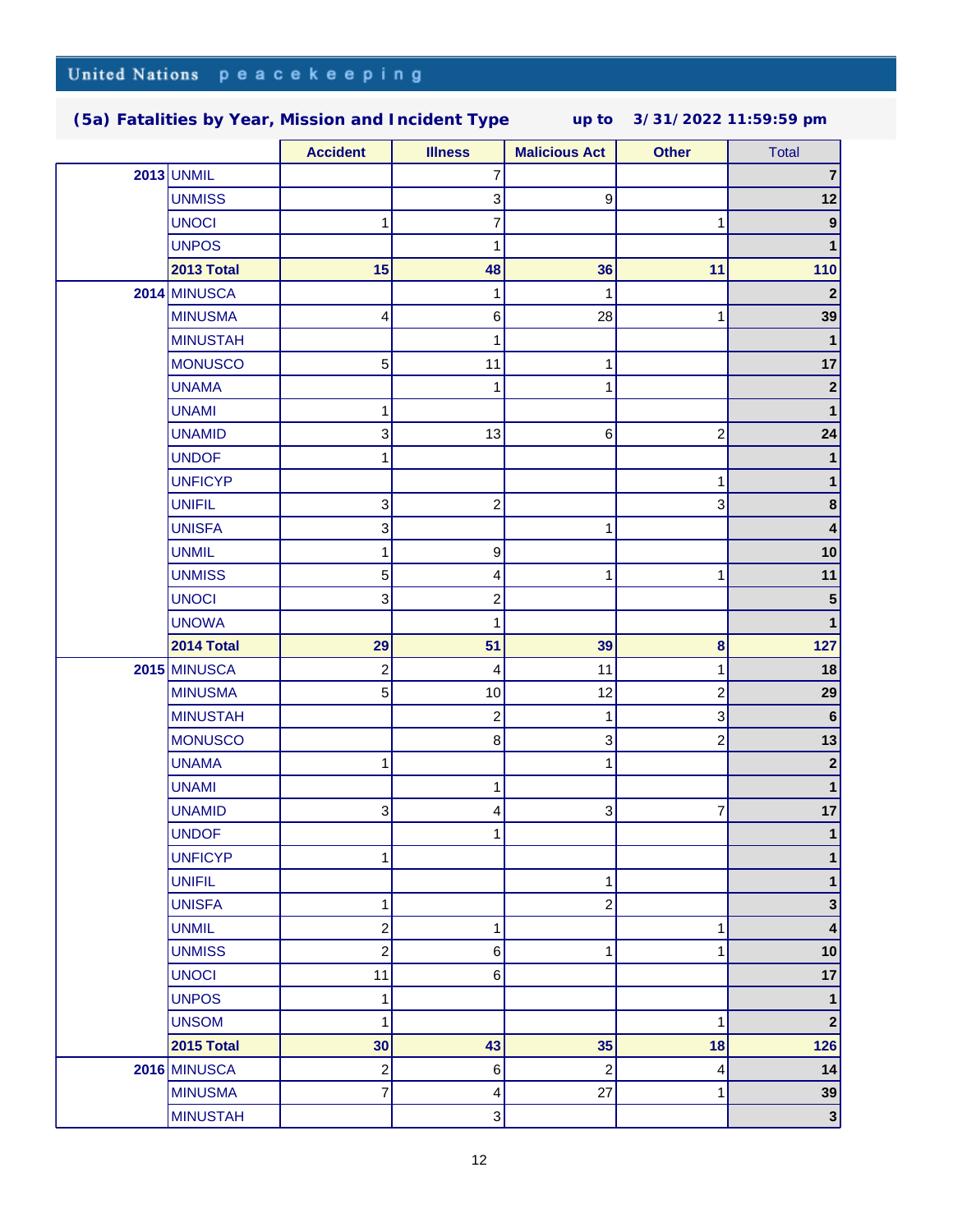|  |                       | <b>Accident</b>         | <b>Illness</b>          | <b>Malicious Act</b> | <b>Other</b>            | <b>Total</b>            |
|--|-----------------------|-------------------------|-------------------------|----------------------|-------------------------|-------------------------|
|  | 2016 MONUSCO          | 3                       | 8                       |                      | 3                       | 14                      |
|  | <b>UNAMA</b>          |                         | 1                       |                      | 1                       | $\mathbf{2}$            |
|  | <b>UNAMID</b>         | 1                       | 10                      | 1                    | 3                       | 15                      |
|  | <b>UNDOF</b>          |                         |                         |                      | $\overline{c}$          | $\mathbf{2}$            |
|  | <b>UNIFIL</b>         | 1                       | $\overline{\mathbf{c}}$ |                      |                         | $\vert 4 \vert$         |
|  | <b>UNISFA</b>         |                         |                         | 1                    |                         | 1                       |
|  | <b>UNMIL</b>          | $\overline{\mathbf{c}}$ | 3                       |                      | 2                       | $\overline{7}$          |
|  | <b>UNMISS</b>         |                         | 3                       | $\overline{c}$       | 2                       | $\overline{7}$          |
|  | <b>UNOCI</b>          | 3                       | 5                       | 1                    | 3                       | 12                      |
|  | <b>UNTSO</b>          |                         |                         |                      | 1                       | $\mathbf{1}$            |
|  | <b>2016 Total</b>     | 19                      | 45                      | 34                   | 23                      | $121$                   |
|  | 2017 MINUJUSTH        | 1                       |                         |                      |                         | 1                       |
|  | <b>MINURSO</b>        |                         | 1                       |                      |                         | 1                       |
|  | <b>MINUSCA</b>        | 3                       | 7                       | 15                   | $\overline{\mathbf{c}}$ | 27                      |
|  | <b>MINUSMA</b>        | 5                       | 12                      | 24                   | 1                       | 42                      |
|  | <b>MINUSTAH</b>       |                         |                         |                      |                         | $\mathbf{1}$            |
|  | <b>MONUSCO</b>        | 4                       | 10                      | 19                   |                         | 34                      |
|  | <b>UN Secretariat</b> |                         |                         |                      | 2                       | $\mathbf{2}$            |
|  | <b>UNAMI</b>          |                         | 1                       |                      |                         | $\mathbf{1}$            |
|  | <b>UNAMID</b>         | $\overline{\mathbf{c}}$ | 13                      | 1                    | 2                       | 18                      |
|  | <b>UNDOF</b>          |                         | $\overline{\mathbf{c}}$ |                      |                         | $\mathbf 3$             |
|  | <b>UNISFA</b>         | $\overline{c}$          | 1                       |                      |                         | $\mathbf 3$             |
|  | <b>UNMIL</b>          |                         | 1                       |                      |                         | 1                       |
|  | <b>UNMISS</b>         |                         | $\overline{\mathbf{c}}$ |                      |                         | $\mathbf{2}$            |
|  | <b>UNOCI</b>          |                         | 1                       |                      |                         | 1                       |
|  | <b>UNOWA</b>          | 1                       |                         |                      |                         |                         |
|  | <b>UNVMC</b>          |                         | 1                       |                      |                         |                         |
|  | 2017 Total            | 18                      | 52                      | 59                   | 10                      | 139                     |
|  | 2018 MINUSCA          | 6                       | 7                       | 7                    |                         | 20                      |
|  | <b>MINUSMA</b>        | 5                       | 5                       | 11                   | 1                       | 22                      |
|  | <b>MONUSCO</b>        | 1                       | 10                      | $\bf 8$              | 1                       | 20                      |
|  | <b>UNAMA</b>          |                         | 1                       |                      |                         | 1                       |
|  | <b>UNAMI</b>          |                         | 1                       |                      |                         | 1                       |
|  | <b>UNAMID</b>         | 2                       | 3                       |                      | 2                       | 7                       |
|  | <b>UNDOF</b>          |                         |                         |                      | 1                       | 1                       |
|  | <b>UNIFIL</b>         |                         | 1                       |                      |                         | 1                       |
|  | <b>UNISFA</b>         | 4                       | 1                       |                      | $\overline{\mathbf{c}}$ | $\overline{\mathbf{7}}$ |
|  | <b>UNMIL</b>          |                         | 3                       |                      |                         | 3 <sup>1</sup>          |
|  | <b>UNMISS</b>         | 3                       | $\boldsymbol{9}$        | 1                    | 1                       | 14                      |
|  | <b>UNSMIL</b>         |                         |                         |                      | 1                       | $\mathbf{1}$            |
|  | <b>UNTSO</b>          |                         |                         |                      |                         | $\mathbf 1$             |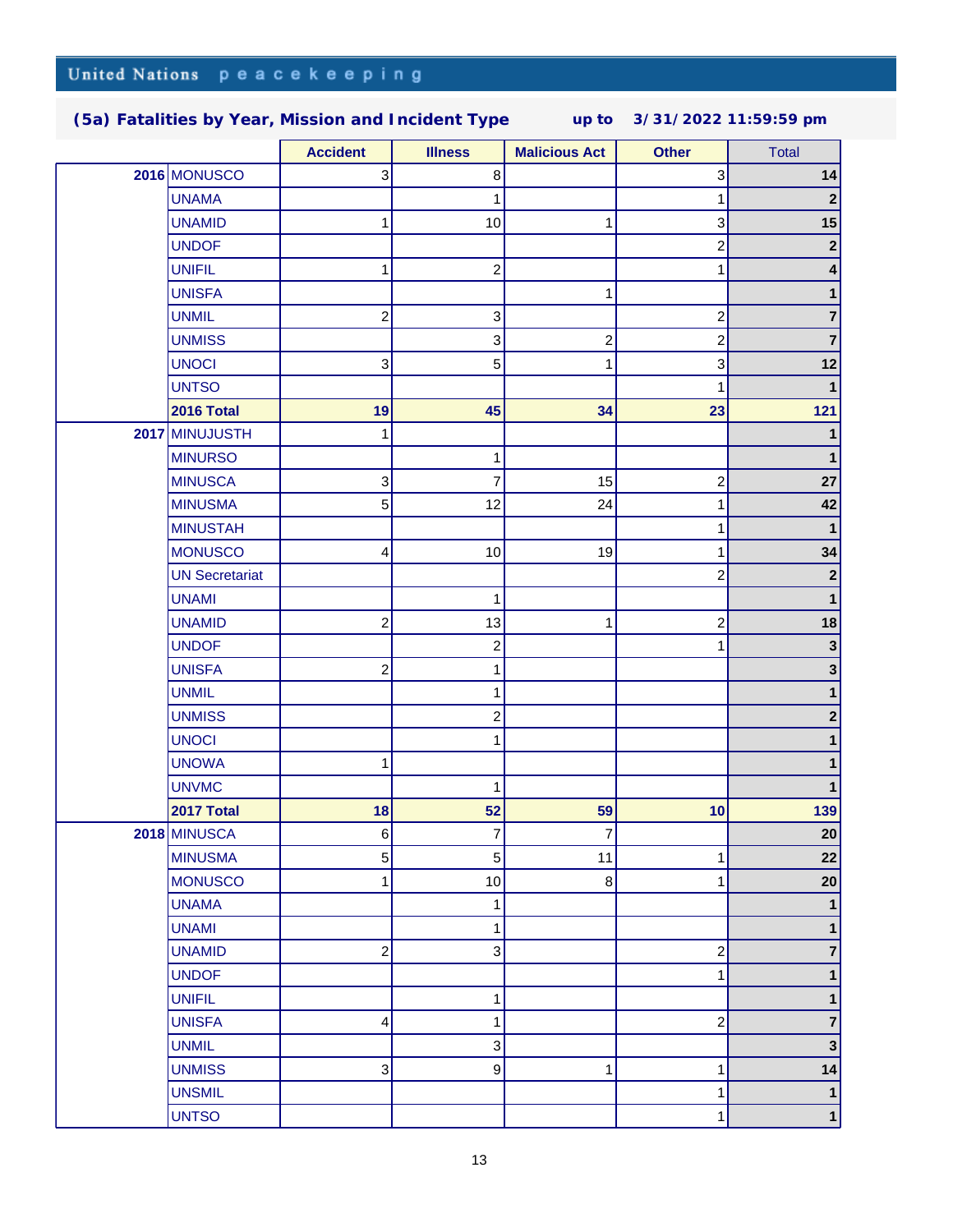|  |                   | <b>Accident</b>           | <b>Illness</b>   | <b>Malicious Act</b>    | <b>Other</b>            | <b>Total</b>            |
|--|-------------------|---------------------------|------------------|-------------------------|-------------------------|-------------------------|
|  | 2018 2018 Total   | 21                        | 41               | 27                      | 10                      | 99                      |
|  | <b>2019 BINUH</b> |                           |                  | 1                       |                         | $\mathbf{1}$            |
|  | <b>MINUSCA</b>    | 9                         | $\bf8$           | $\overline{\mathbf{c}}$ |                         | 19                      |
|  | <b>MINUSMA</b>    |                           | $\,6$            | 22                      | $\overline{\mathbf{c}}$ | 31                      |
|  | <b>MONUSCO</b>    |                           | 13               |                         | 1                       | 15                      |
|  | <b>UNAMA</b>      |                           | 4                |                         |                         | 4                       |
|  | <b>UNAMI</b>      |                           | 1                |                         | $\boldsymbol{2}$        | 3 <sup>1</sup>          |
|  | <b>UNAMID</b>     | 1                         | 4                |                         | $\overline{c}$          | 7                       |
|  | <b>UNDOF</b>      |                           | 2                |                         |                         | $\mathbf{2}$            |
|  | <b>UNIFIL</b>     |                           | 1                |                         | $\overline{\mathbf{c}}$ | $\mathbf{3}$            |
|  | <b>UNISFA</b>     | $\ensuremath{\mathsf{3}}$ | 1                | 1                       | 1                       | $\bf 6$                 |
|  | <b>UNMISS</b>     |                           | 4                |                         | 1                       | 5 <sup>1</sup>          |
|  | <b>UNSMIL</b>     |                           |                  | 3                       | 1                       | 4                       |
|  | <b>UNSOM</b>      | 1                         |                  |                         | 1                       | $2\vert$                |
|  | <b>UNVMC</b>      |                           | 1                |                         |                         | $\mathbf{1}$            |
|  | 2019 Total        | 16                        | 45               | 29                      | 13                      | 103                     |
|  | 2020 MINUSCA      | 5                         | 19               | 6                       | $\overline{\mathbf{c}}$ | 32                      |
|  | <b>MINUSMA</b>    | 1                         | 14               | 6                       | $\boldsymbol{2}$        | 23                      |
|  | <b>MONUSCO</b>    | $\overline{c}$            | 17               | 1                       | 2                       | 22                      |
|  | <b>UNAMA</b>      |                           | 4                |                         |                         | 4                       |
|  | <b>UNAMI</b>      |                           | 1                | 1                       |                         | $\boldsymbol{2}$        |
|  | <b>UNAMID</b>     | 1                         | 12               |                         |                         | 13                      |
|  | <b>UNIFIL</b>     | 3                         | 1                |                         | 1                       | 5 <sup>5</sup>          |
|  | <b>UNISFA</b>     | 1                         | 4                |                         |                         | ${\bf 5}$               |
|  | <b>UNMISS</b>     | $\overline{c}$            | 14               |                         | 4                       | 20                      |
|  | <b>UNMOGIP</b>    |                           |                  |                         | 1                       | 1                       |
|  | <b>UNOWAS</b>     |                           | 1                |                         |                         | 1                       |
|  | <b>UNSMIL</b>     |                           | 1                |                         |                         | 1                       |
|  | <b>UNSOS</b>      |                           | 1                |                         |                         |                         |
|  | <b>UNVMC</b>      |                           |                  |                         | 1                       | $\mathbf 1$             |
|  | <b>2020 Total</b> | 15                        | 89               | 14                      | 13                      | 131                     |
|  | 2021 MINURSO      |                           | $\boldsymbol{2}$ |                         |                         | $\mathbf{2}$            |
|  | <b>MINUSCA</b>    | $\mathsf 3$               | 21               | 4                       | 1                       | 29                      |
|  | <b>MINUSMA</b>    | 5                         | 10               | 20                      | $\boldsymbol{2}$        | 37                      |
|  | <b>MONUSCO</b>    | 1                         | 21               | 1                       | 4                       | 27                      |
|  | OSE-Syria         |                           | 1                |                         |                         | 1                       |
|  | <b>UNAMA</b>      |                           | 3                |                         |                         | $\mathbf{3}$            |
|  | <b>UNAMI</b>      |                           | 3                |                         | 1                       | $\vert 4 \vert$         |
|  | <b>UNAMID</b>     | 1                         | 3                |                         | $\boldsymbol{2}$        | 6 <sup>1</sup>          |
|  | <b>UNDOF</b>      |                           |                  |                         | 1                       | 1                       |
|  | <b>UNIFIL</b>     |                           | $\mathbf{3}$     |                         |                         | $\overline{\mathbf{3}}$ |